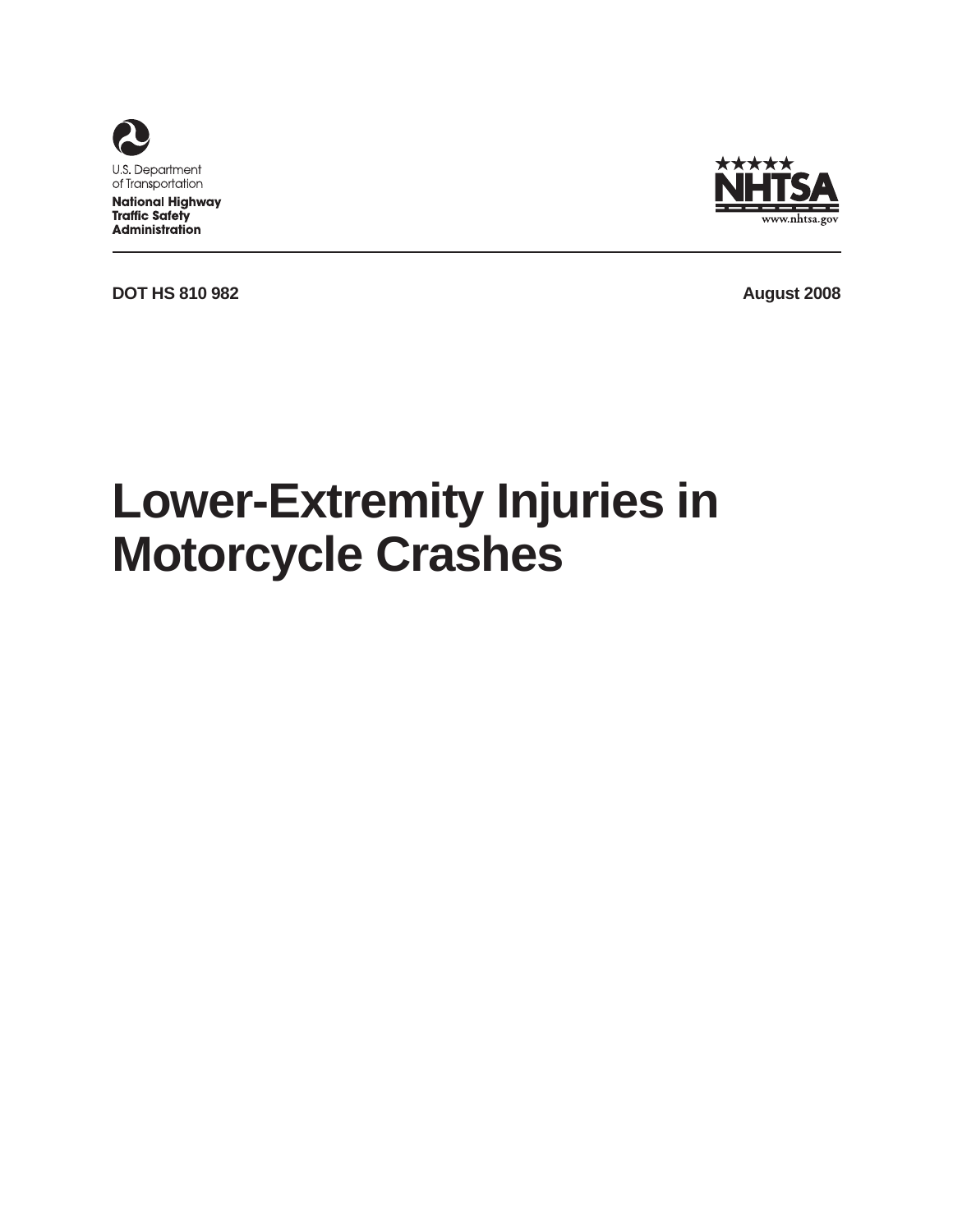This publication is distributed by the U.S. Department of Transportation, National Highway Traffic Safety Administration, in the interest of information exchange. The opinions, findings and conclusions expressed in this publication are those of the author(s) and not necessarily those of the Department of Transportation or the National Highway Traffic Safety Administration. The United States Government assumes no liability for its content or use thereof. If trade or manufacturers' names or products are mentioned, it is because they are considered essential to the object of the publication and should not be construed as an endorsement. The United States Government does not endorse products or manufacturers.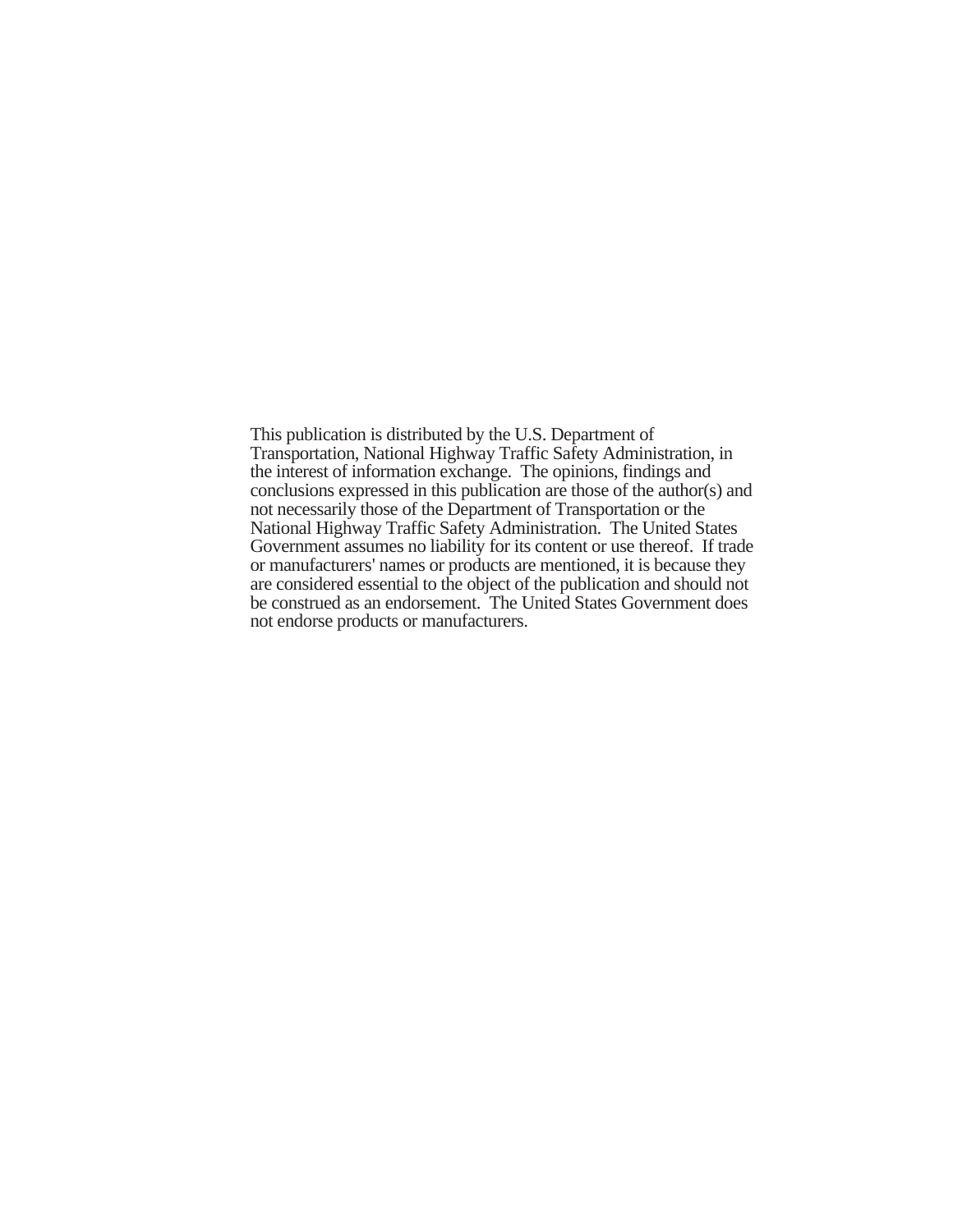**Technical Report Documentation Page** 

| 1. Report No.                                                                                                                      | 2. Government Accession No.                                                                                                            | 3. Recipient's Catalog No.            |  |  |  |  |
|------------------------------------------------------------------------------------------------------------------------------------|----------------------------------------------------------------------------------------------------------------------------------------|---------------------------------------|--|--|--|--|
| <b>DOT HS 810 982</b>                                                                                                              |                                                                                                                                        |                                       |  |  |  |  |
| 4. Title and Subtitle                                                                                                              |                                                                                                                                        | 5. Report Date                        |  |  |  |  |
|                                                                                                                                    | <b>Lower-Extremity Injuries in Motorcycle Crashes</b>                                                                                  |                                       |  |  |  |  |
|                                                                                                                                    |                                                                                                                                        | 6. Performing Organization Code       |  |  |  |  |
|                                                                                                                                    |                                                                                                                                        | <b>NVS-421</b>                        |  |  |  |  |
| $7.$ Author(s)                                                                                                                     |                                                                                                                                        | 8. Performing Organization Report No. |  |  |  |  |
| Refaat Hanna & Rory Austin                                                                                                         |                                                                                                                                        |                                       |  |  |  |  |
| 9. Performing Organization Name and Address                                                                                        |                                                                                                                                        | 10. Work Unit No. (TRAIS)n code       |  |  |  |  |
|                                                                                                                                    | Mathematical Analysis Division, National Center for Statistics and Analysis, NHTSA.                                                    | 11. Contract of Grant No.             |  |  |  |  |
| 12. Sponsoring Agency Name and Address                                                                                             |                                                                                                                                        | 13. Type of Report and Period Covered |  |  |  |  |
| Mathematical Analysis Division,                                                                                                    |                                                                                                                                        | <b>NHTSA Technical Report</b>         |  |  |  |  |
| National Center for Statistics and Analysis                                                                                        |                                                                                                                                        | January 1997- December 2006           |  |  |  |  |
| National Highway Traffic Safety Administration                                                                                     |                                                                                                                                        | 14. Sponsoring Agency Code            |  |  |  |  |
| U.S. Department of Transportation                                                                                                  |                                                                                                                                        |                                       |  |  |  |  |
| 1200 New Jersey Avenue SE., Washington, DC 20590                                                                                   |                                                                                                                                        |                                       |  |  |  |  |
| <b>15. Supplementary Notes</b>                                                                                                     |                                                                                                                                        |                                       |  |  |  |  |
| 16. Abstract                                                                                                                       |                                                                                                                                        |                                       |  |  |  |  |
|                                                                                                                                    | This study aims to define the characteristics of lower-extremity injuries among motorcyclists involved in traffic crashes. The results |                                       |  |  |  |  |
| of this study provide information on the cost of different types of lower-extremity injuries and long-term disabilities that might |                                                                                                                                        |                                       |  |  |  |  |
| result from these types of injuries.                                                                                               |                                                                                                                                        |                                       |  |  |  |  |
| Methods: Crash information was obtained from examination of the National Automotive Sampling System/General Estimate               |                                                                                                                                        |                                       |  |  |  |  |
|                                                                                                                                    | System for the years 1997 to 2006. The Fatality Analysis Reporting System from 1997 through 2006 was used to develop a trend in        |                                       |  |  |  |  |
| motorcycle-related fatalities. The National Trauma Data Bank-National Sample Program (NTDB-NSP) from 2003 through 2005             |                                                                                                                                        |                                       |  |  |  |  |

motorcycle-related fatalities. The National Trauma Data Bank-National Sample Program (NTDB-NSP) from 2003 through 2005 was used to identify injury distribution by body region and to examine the frequency and type of lower-extremity injuries, hospital charges, and discharge disposition for motorcyclists who sustained lower-extremity injuries.

Results: The number of motorcycle crashes has increased in the period from 1997 to 2006. There is an estimated 61 percent increase in the number of motorcyclists in traffic crashes in 2006 compared to 1997. The fatalities have increased from 2,028 in 1997 to 4,654 in 2006, accounting for a 129-percent increase. Most incapacitating and fatal injuries were sustained when the Initial Point of Impact was the front of the motorcycle. The analysis of the NTDB-NSP showed that lower-extremity injuries were the most common injuries sustained in motorcycle crashes, followed by upper-extremity and head injuries. Lower-extremity injuries are more frequent in motorcycle crashes; however, head, chest and abdominal injuries tend to be more severe. Motorcyclists involved in crashes sustain more leg injuries with bone fractures being the most common type of injuries when compared to soft tissue injuries. Overall, an estimated 81 percent of motorcyclists with isolated lower-extremity injuries were discharged home after acute hospital care. The discharge disposition has varied according to the number of lower-extremity injuries and their combination with other injuries. Hospital charges varied according to the number of lower-extremity injuries sustained by motorcyclists. Motorcyclists who sustained single-isolated lower-extremity injuries had an estimated median of \$21,000 on hospital charges per patient. The median charges increased to an estimated \$39,000 per patients with multiple lower-extremity injuries and was the highest for motorcyclists who sustained lower-extremity in combination with other injuries, at \$56,000 per patient. An estimated 59 percent of the injured motorcyclists who sustained AIS 2+ injuries were covered by commercial health insurance or paid for by automobile insurance. An estimated 20 percent of the injured motorcyclists did not have any source of health insurance and were coded as self-pay. Medicaid and Medicare combined paid for an estimated 7 percent of the injured motorcyclists included in the analysis.

#### **17. Key Words**  Motorcyclists, Lower-extremity, Foot, Ankle, Leg, Knee, Thigh, Hip, Pelvis, Abbreviated Injury Scale **18. Distribution Statement 19. Security Classif. (of this report)**  Unclassified **20. Security Classif. (of this page)**  Unclassified **21. No of Pages**  27 **22. Price Form DOT F1700.7 (8-72)**

2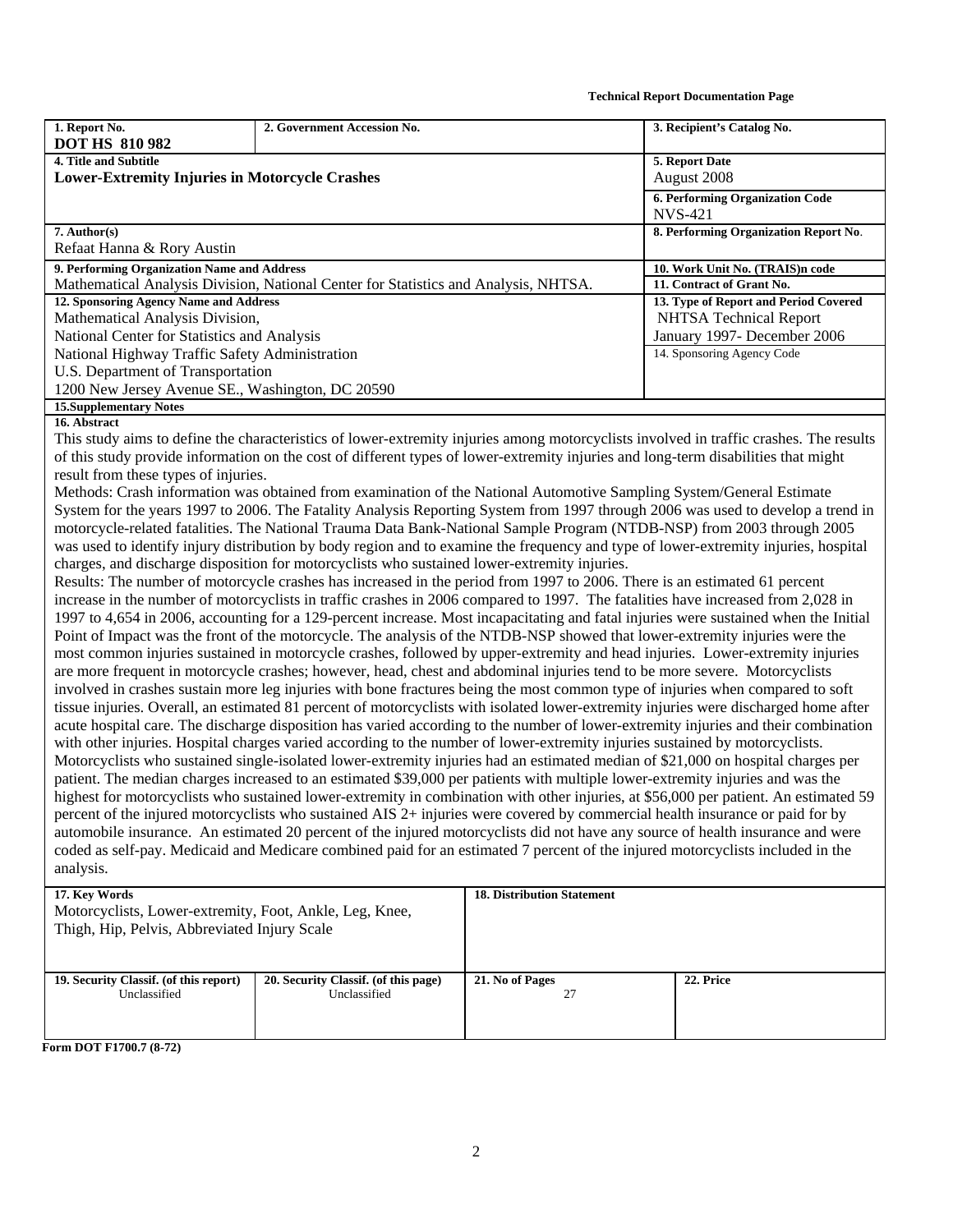# **Executive Summary**

**Objective:** This study aims to understand the specific characteristics of lower-extremity injuries among motorcyclists within the context of overall trends in motorcycle injuries and fatalities. The results of this study provide information on the cost of different types of lower-extremity injuries and long-term disabilities that might result from these injuries.

**Methods:** Crash information was obtained from examination of the National Automotive Sampling System/General Estimate System (NASS/GES) for the years 1997 to 2006. The Fatality Analysis Reporting System (FARS) from 1997 through 2006 was used to establish a trend in motorcycle-related fatalities. Due to lack of medical information in NHTSA-acquired crash data such as NASS/GES and FARS, the National Trauma Data Bank-National Sample Program (NTDB-NSP) from 2003 through 2005 was used to identify the injury distribution by body region for injured motorcyclists treated in level I or II trauma centers and to examine the frequency and type of lower-extremity injuries, hospital charges, and discharge disposition for motorcyclists who sustained lower-extremity injuries.

**Results:** The number of State-reported motorcycle crashes has increased in the period from 1997 to 2006. There is an estimated 61 percent increase in the number of motorcyclists in traffic crashes in 2006 compared to 1997. The fatalities have increased from 2,028 in 1997 to 4,654 in 2006, accounting for a 129 percent increase. Most incapacitating and fatal injuries were sustained when the initial point of impact (IPI) was the front of the motorcycle. The analysis of the NTDB-NSP showed that lower-extremity injuries were the most common injuries sustained by motorcyclists treated in level I and II trauma centers, followed by upper-extremity and head injuries. While lower-extremity injuries were more frequent, head, chest, and abdominal injuries tended to be more severe. An estimated 97 percent of AIS 2 or higher  $(2+)$  lower-extremity injuries were of AIS 2 or 3. Injured motorcyclists sustain more leg injuries than any other type of lower-extremity injury, with bone fractures being more common than soft-tissue injuries.

Overall, an estimated 81 percent of the patients with isolated lower-extremity injuries were discharged home after acute hospital care. The discharge disposition varied according to the number of lower-extremity injuries and their combination with other injuries. Only an estimated 45 percent of motorcyclists who sustained a combination of AIS 2+ lower-extremity as well as injuries to other body regions were discharged home after acute hospital care.

Hospital charges varied according to the number of lower-extremity injuries sustained by motorcyclists. Motorcyclists who sustained single-isolated lower-extremity injuries had an estimated median of \$20,745 on hospital charges per patient. The estimated median charges increased to \$38,608 per patient with multiple lower-extremity injuries and was the highest for motorcyclists who sustained lower-extremity in combination with other injuries, at an estimated \$56,288 per patient.

An estimated 59 percent of the injured motorcyclists who sustained AIS 2+ injuries were covered by a commercial health insurance or paid for by automobile insurance. An estimated 20 percent of the injured motorcyclists did not have any source of health insurance and were coded as selfpay. Medicaid and Medicare combined paid for an estimated 7 percent of the injured motorcyclists included in the analysis.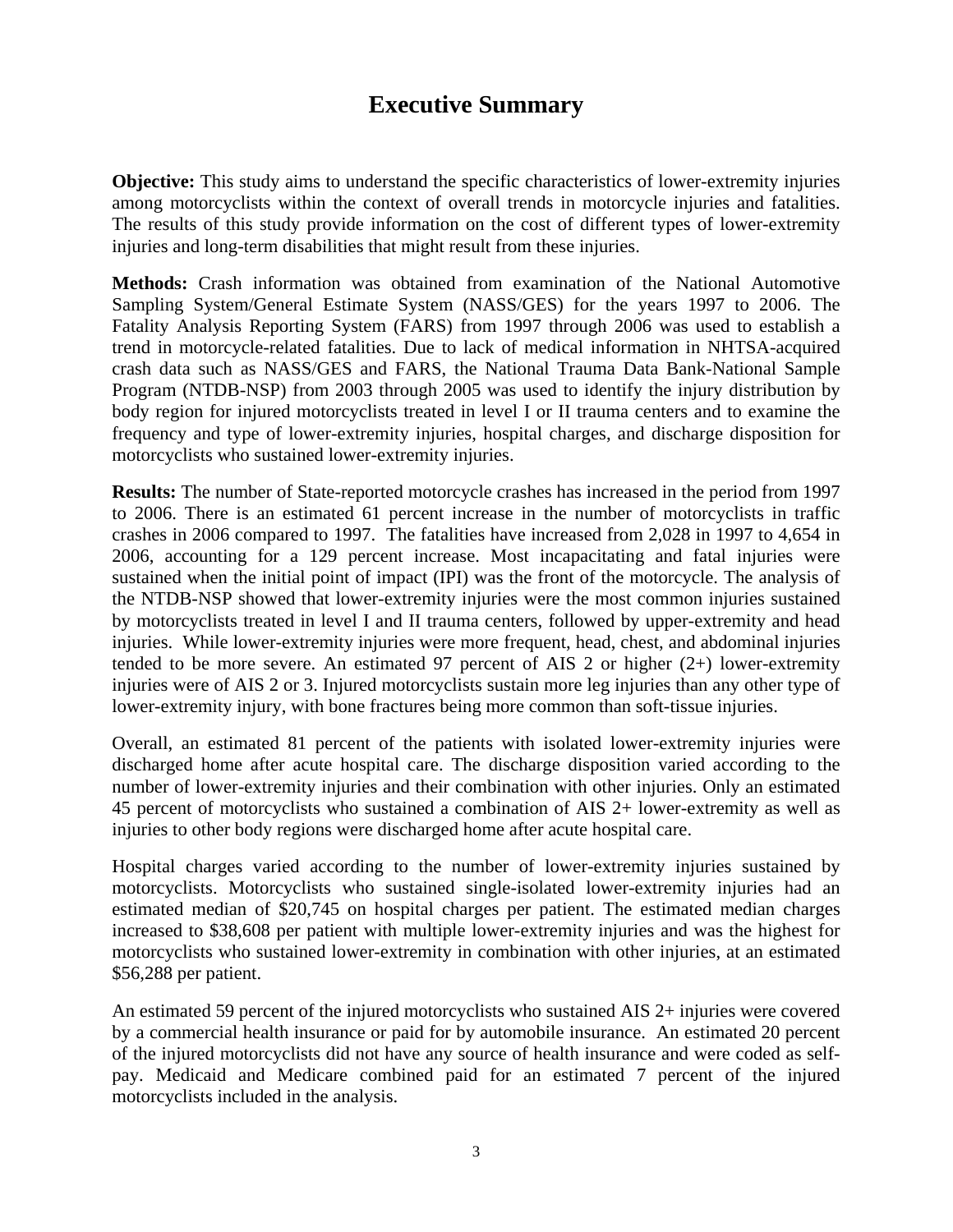## **TABLE OF CONTENTS**

| Injury Severity and Distribution in Motorcycle Crashes by Body Region 12 |
|--------------------------------------------------------------------------|
|                                                                          |
|                                                                          |
|                                                                          |
|                                                                          |
|                                                                          |
|                                                                          |
|                                                                          |
|                                                                          |
|                                                                          |
|                                                                          |
|                                                                          |
|                                                                          |
|                                                                          |
|                                                                          |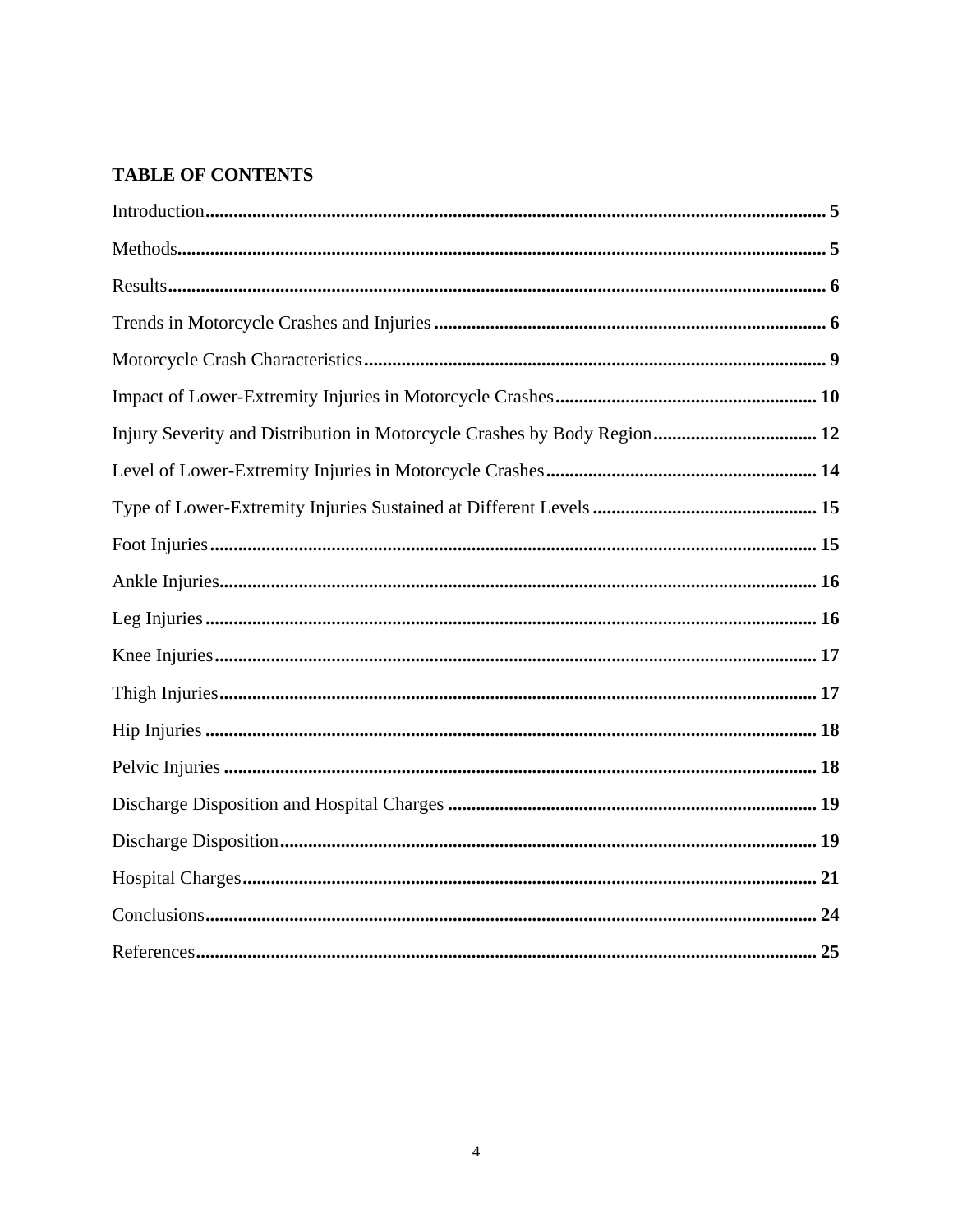## <span id="page-5-0"></span>**INTRODUCTION**

Motorcycle crashes result in significant numbers of mortality and morbidity in traffic crashes in the United States. Over the years, there have been multiple safety campaigns targeted to motorcyclists. These campaigns included promotion of proper use of safety helmets and to encourage motorcyclists to be adequately illuminated, especially at night.<sup>5</sup>

Motorcyclists represent a particularly vulnerable group of road users. Due to their relatively small size compared to other vehicles, motorcycles are often missed, not noticed, or fall in the blind spot of other drivers.<sup>8</sup> Relative to car crashes, motorcycle crashes have received relatively less attention by the research community despite the high mortality rates. This report provides trends in motorcycle crashes as well as motorcyclists' morbidity and mortality in the period from 1997 to 2006. The report also provides detailed information on lower-extremity injuries among motorcyclists treated in level I or II trauma centers such as frequency of different types of lowerextremity injuries, hospital charges, discharge disposition and payors for such injuries.

### **METHODS**

This study provides a statistical analysis of three different databases:

(1) The NASS/GES<sup>7</sup> is a complex probability sample of all State-reported traffic crashes that occurred in a given year. The NASS/GES data is weighted to produce national estimates. The weights result from the probabilities associated with each stage of selection, reflecting that crash's probability of selection. NASS/GES reports injuries with different severity. The injuries are reported based on the police reports using the "KABCO" scale: fatal injury (K), incapacitating injury (A), non-incapacitating injury (B), possible injury (C), or no injury (O), plus injured- severity unknown, died prior to crash, or unknown if injured.

(2) The Fatality Analysis Reporting System  $(FARS)^6$  is on a census of fatal traffic crashes in the 50 States, the District of Columbia, and Puerto Rico. FARS includes all crashes that involve a motor vehicle traveling on a trafficway open to the public and result in the death of a person (occupant of a vehicle or a nonoccupant) within 30 days of the crash. FARS also reports injuries with different severity in the same manner as NASS/GES with the requirement that the crash involve at least one fatality.

(3) The National Trauma Data Bank-National Sample Program (NTDB-NSP) is a unique and powerful database that includes clinical and resource information for a nationally representative sample of trauma incidents. NTDB-NSP is a stratified sample based in large part on existing NTDB data, which is the largest aggregation of trauma registry data. Researchers can use the NTDB-NSP to produce national estimates of trauma care. For privacy reasons, the NTDB-NSP excludes data elements that could directly or indirectly identify individuals or individual trauma centers.

To establish the NTDB-NSP, a stratified sample design was used, and 100 sample hospitals of level I and level II were included. Stratification was based on U.S. Census region (four regions), level of trauma care designation (two categories), and NTDB reporting status (two categories). Thus, there were 16 total strata: 8 NTDB strata and 8 non-NTDB strata. Of the 100 sample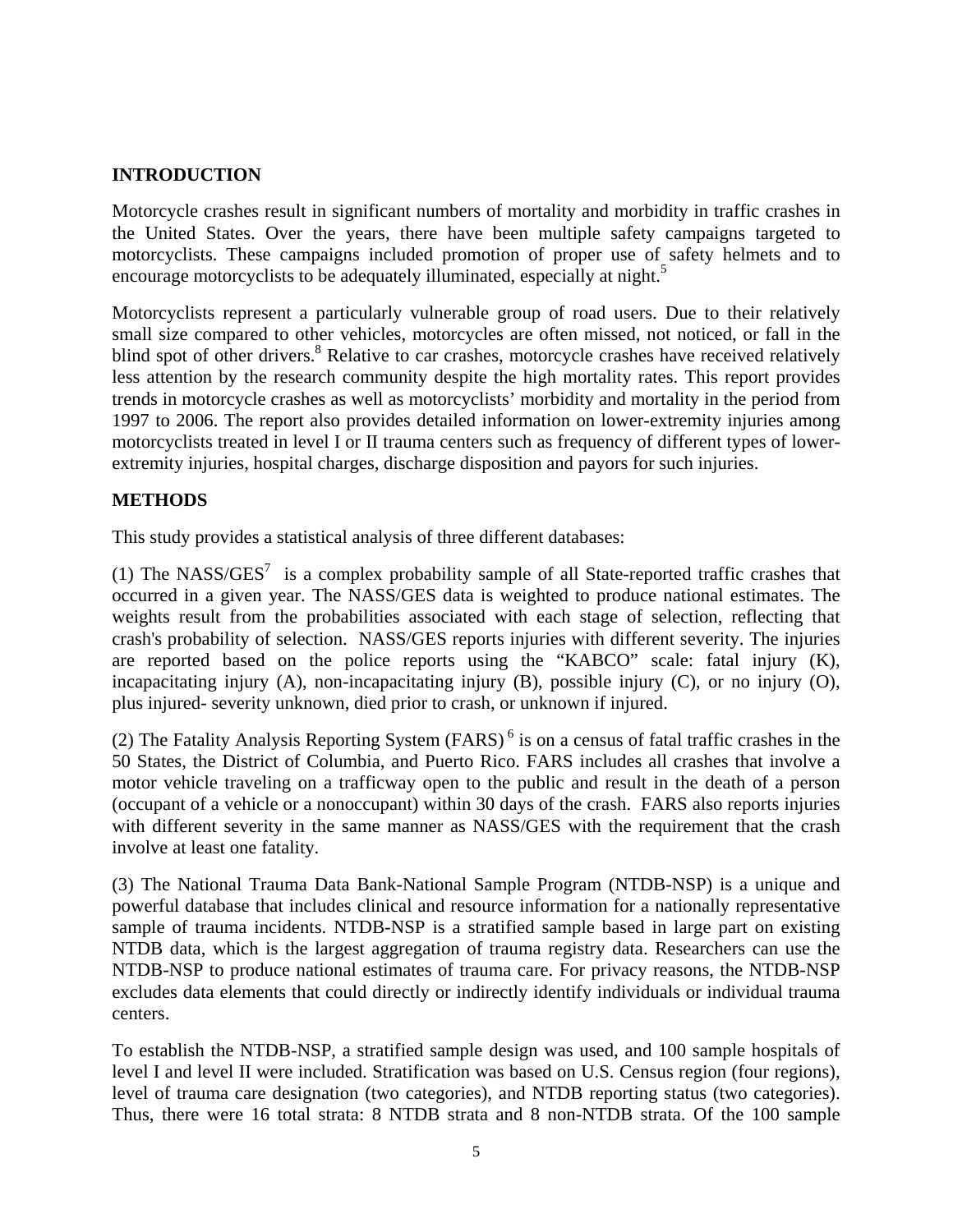<span id="page-6-0"></span>hospitals, 90 were allocated to the known NTDB-contributing hospitals and 10 to non-NTDB hospitals. The sample size of 100 hospitals was chosen on the basis of recent NTDB data that suggested that a sample of 100 hospitals would provide estimates having sufficient precision for most analyses at the national level.<sup>1</sup>

In the NTDB-NSP, motorcyclists involved in motorcycle crashes were identified by using the International Classification of Diseases, External Cause of Injury, Ninth Revision (ICD-9 E-Codes) between 810.2 and 819.3. Information on external causes of injury is coded and entered into the State's electronic hospital discharge data system (HDDS) or hospital emergency department data system (HEDDS).<sup>9</sup> Although the NTDB-NSP provides detailed medical and demographic information about these injured motorcyclists, it lacks the information on crash characteristics such as crash direction, crash severity, and manner of collision.

When analyzing NTDB-NSP, only patients 15 and older with Abbreviated Injury Scale<sup>2</sup> (AIS) severity of 2 (moderate) or higher injuries were included. Among motorcyclists who sustained AIS 2+ injuries, the injury or injuries with highest AIS for each body region were selected for analysis. For example a person with head injuries of AIS 2, 3, and 4 and lower-extremity injuries with AIS 2 and 3, both head injury with AIS 4 and lower-extremity injury with AIS 3 were included in the analysis. Injuries sustained by motorcyclists included in the analysis were grouped as single-isolated lower-extremity (one 2+ lower-extremity injury and no other 2+ injuries), multiple lower-extremity (two or more 2+ lower-extremity injuries and no other 2+ injuries), lower-extremity and other injuries (one or more 2+ lower-extremity and one or more other 2+ injuries), and non-lower-extremity injuries (no 2+ lower-extremity injuries and one or more other 2+ injuries).

To identify the frequency of different lower-extremity injuries, lower-extremity was grouped into eight regions: foot, ankle, leg, knee, thigh, hip, pelvis and "others" regions. When analyzing type of lower-extremity injuries, all injuries sustained by motorcyclists were included. For example if a motorcyclist sustained two tibia fractures, both injuries were included in the analysis.

Hospital charges and discharge disposition of motorcyclists injured in crashes were calculated and compared across the four groups (single-isolated lower-extremity, multiple lower extremities, lower-extremity and other injuries, non-lower-extremity injuries).

## **RESULTS**

## **Trends in Motorcycle Registration and Motorcyclists Involved in Traffic Crashes**

According to the Federal Highway Administration<sup>3</sup> (FHWA), the number of registered motorcycles has increased from approximately 4 million motorcycles in 1997 to about 7 million in 2006 (Figure 1).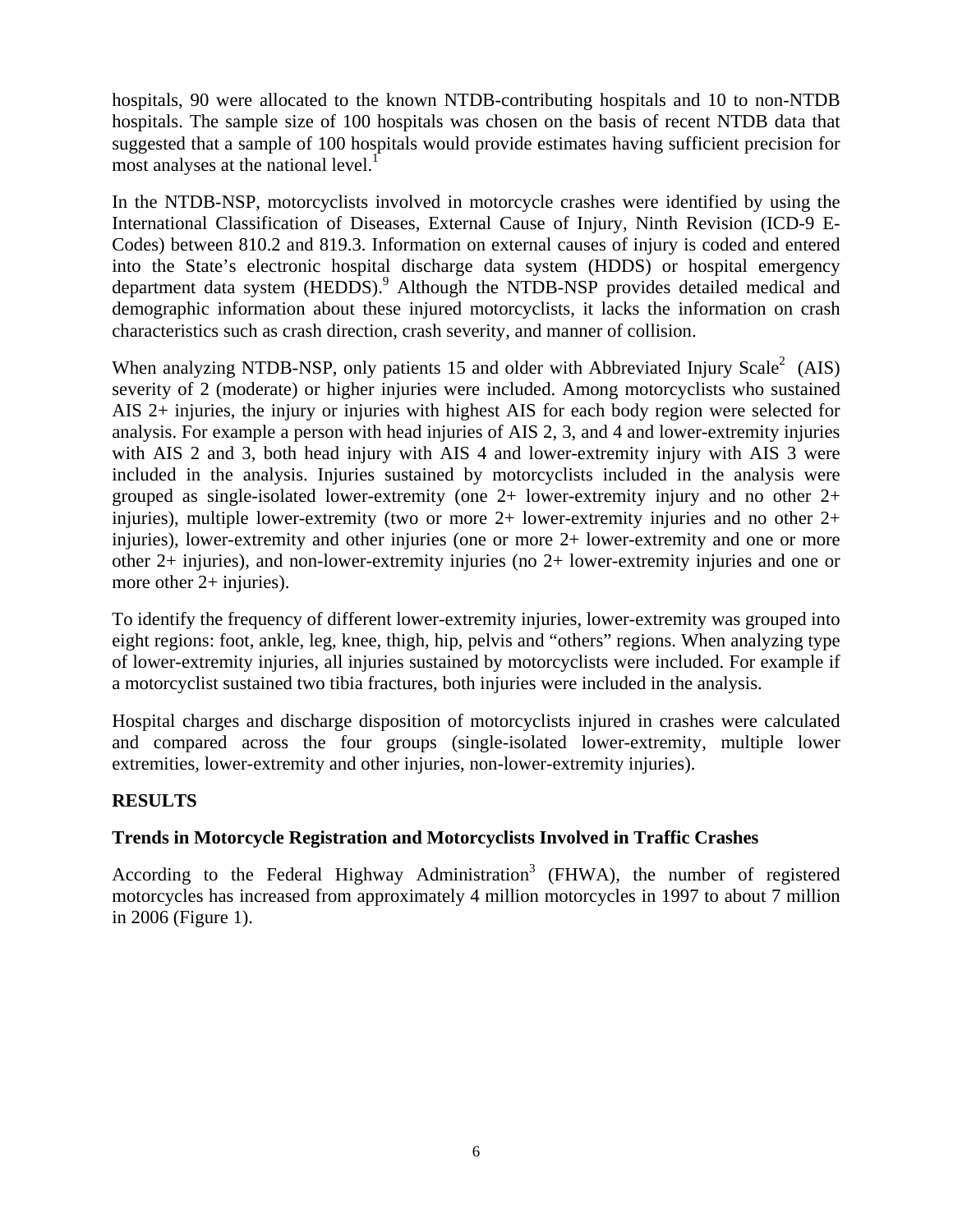

Analysis of NASS/GES data from 1997 to 2006 showed an overall increase in the estimated number of motorcyclists involved in traffic crashes. The total number of motorcyclists involved in crashes in 1997 was an estimated 64,000; the number increased to an estimated 103,000 in 2006 (Figure 2). This accounts for an approximately 61-percent increase in the number of motorcyclists in traffic crashes. Trend analysis of both NASS/GES and FARS showed an increase in both motorcyclists with incapacitating injuries and mortalities during the 10 years of data analysis. The fatalities have increased from 2,028 in 1997 to 4,654 in 2006, accounting for a 129-percent increase. The estimated number of motorcyclists who sustained incapacitating injuries has increased from 14,000 in 1997 to 25,000 in 2006, accounting for an almost 80 percent increase (Figures 3 and 4).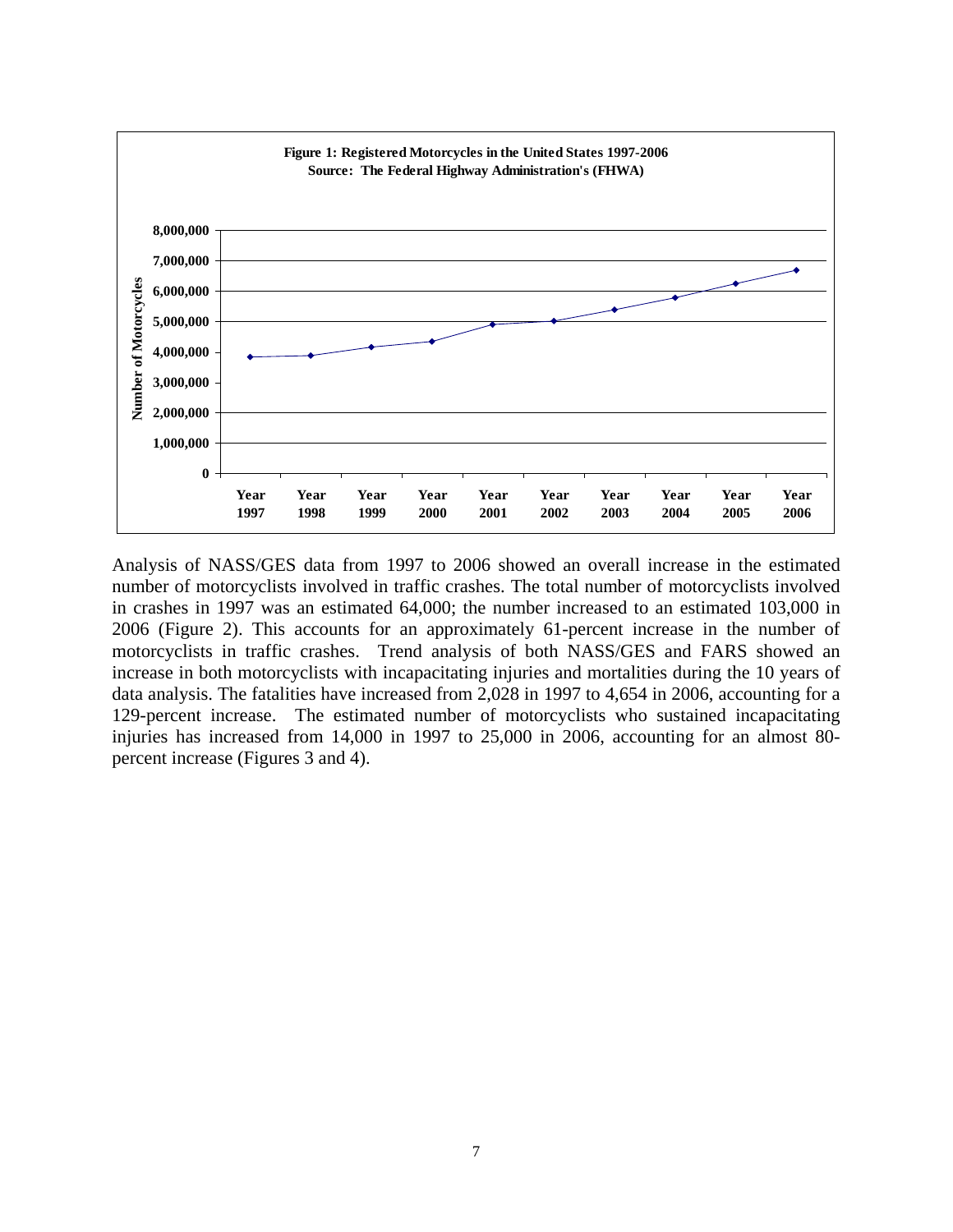

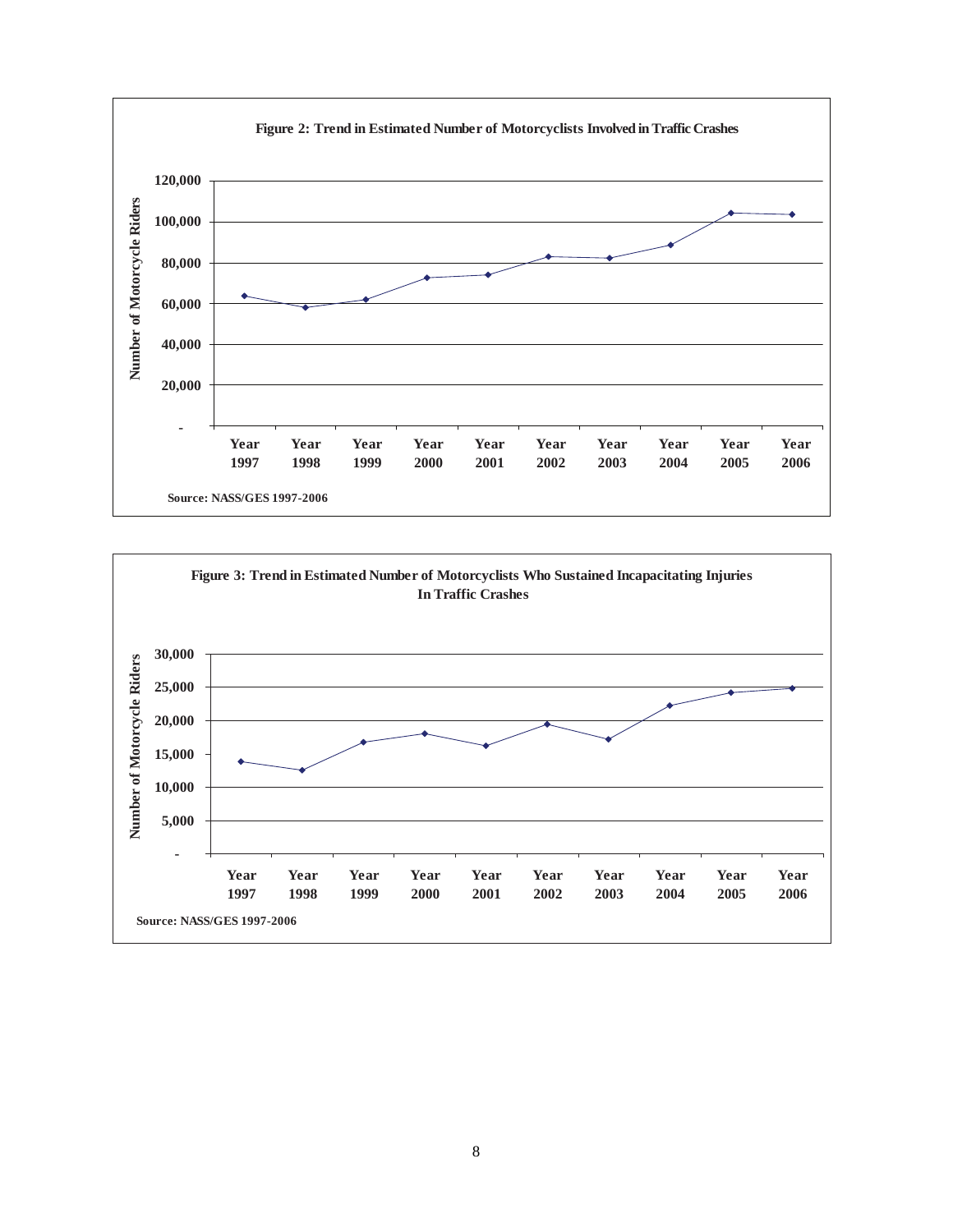<span id="page-9-0"></span>

## **Crash Characteristics of Motorcyclists With Fatal or Incapacitating Injuries**

Analysis of both FARS and NASS/GES on the initial point of impact (IPI) showed that in 67 percent of the motorcycle fatalities the IPI was the front of the motorcycle. Another 10 percent were coded as noncollision, such as laying the motorcycle down on its side. An estimate of 42 percent of the incapacitating motorcycle injuries were sustained when the IPI was the front, followed by noncollisions accounting for an estimate of 30 percent of those with incapacitating injuries (Figure 5).

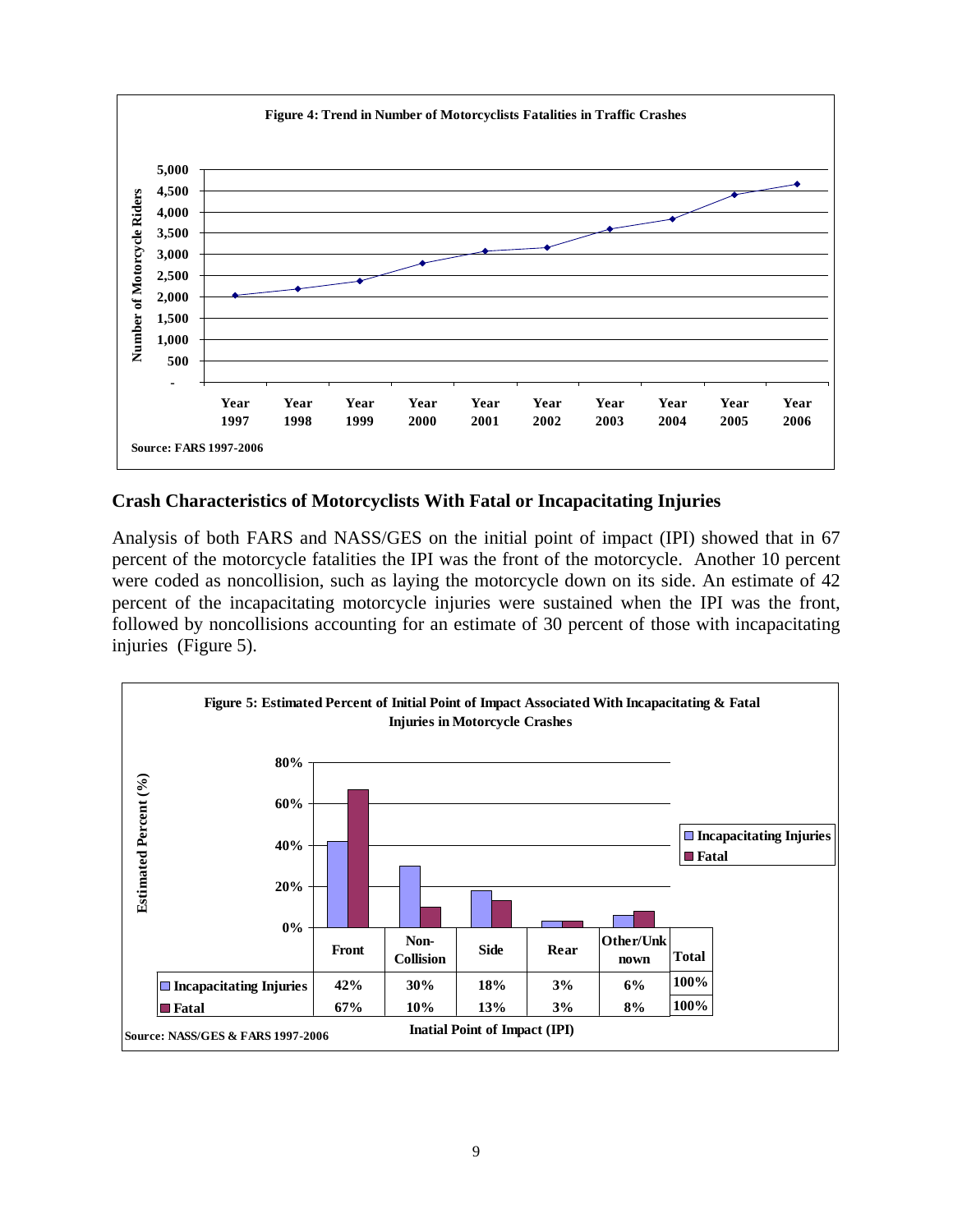### <span id="page-10-0"></span>**Impact of Lower-Extremity Injuries in Trauma Center Patients**

The National Trauma Data Bank- National Sample Program (NTDB-NSP) was used to assess the impact of lower-extremity injuries in motorcycle crashes among motorcyclists 15 and older. An estimated total of about 47,000 injured motorcyclists were treated in level I or II trauma centers during the period from 2003 to 2005 with an estimated annual average of 16,000. Of the estimated 47,000 injured motorcyclists, an estimate of about 41,000 (87%) had a minimum of one AIS 2+ injury. Of the 41,000 motorcyclists who suffered AIS 2+ injuries, an estimate of about 19,000 sustained 36,000 different lower-extremity injuries for an average of a little less than two lower-extremity injuries per person. An estimated 10 percent of the motorcyclists with AIS 2+ injuries had an isolated-single lower-extremity injury, 9 percent had multiple lowerextremity injuries, and 28 percent had lower-extremity injuries combined with injuries to other body regions. An estimated 53 percent of the motorcyclists included in the analysis did not have any lower-extremity injuries (Table 1 & Figure 6).

| Weighted<br><b>Frequency</b> | Weighted<br><b>Percent</b> | Unweighted<br><b>Frequency</b> | Unweighted<br><b>Percent</b> |
|------------------------------|----------------------------|--------------------------------|------------------------------|
| 3.922                        | 10%                        | 815                            | 9%                           |
| 3,852                        | 9%                         | 853                            | 9%                           |
| 11.526                       | 28%                        | 2488                           | 27%                          |
| 22,007                       | 53%                        | 4.978                          | 55%                          |
| 41,307                       | 100%                       | 9,134                          | 100%                         |
|                              |                            |                                |                              |

**Table 1: Weighted and Unweighted Number of Motorcyclists With AIS 2+ Lower-Extremity Injuries** 

 **Source: NTDB-NSP 2003-2005**

The flowchart shown in Figure 6 provides the distribution of motorcyclists and injuries used in the analysis of NTDB-NSP throughout the study.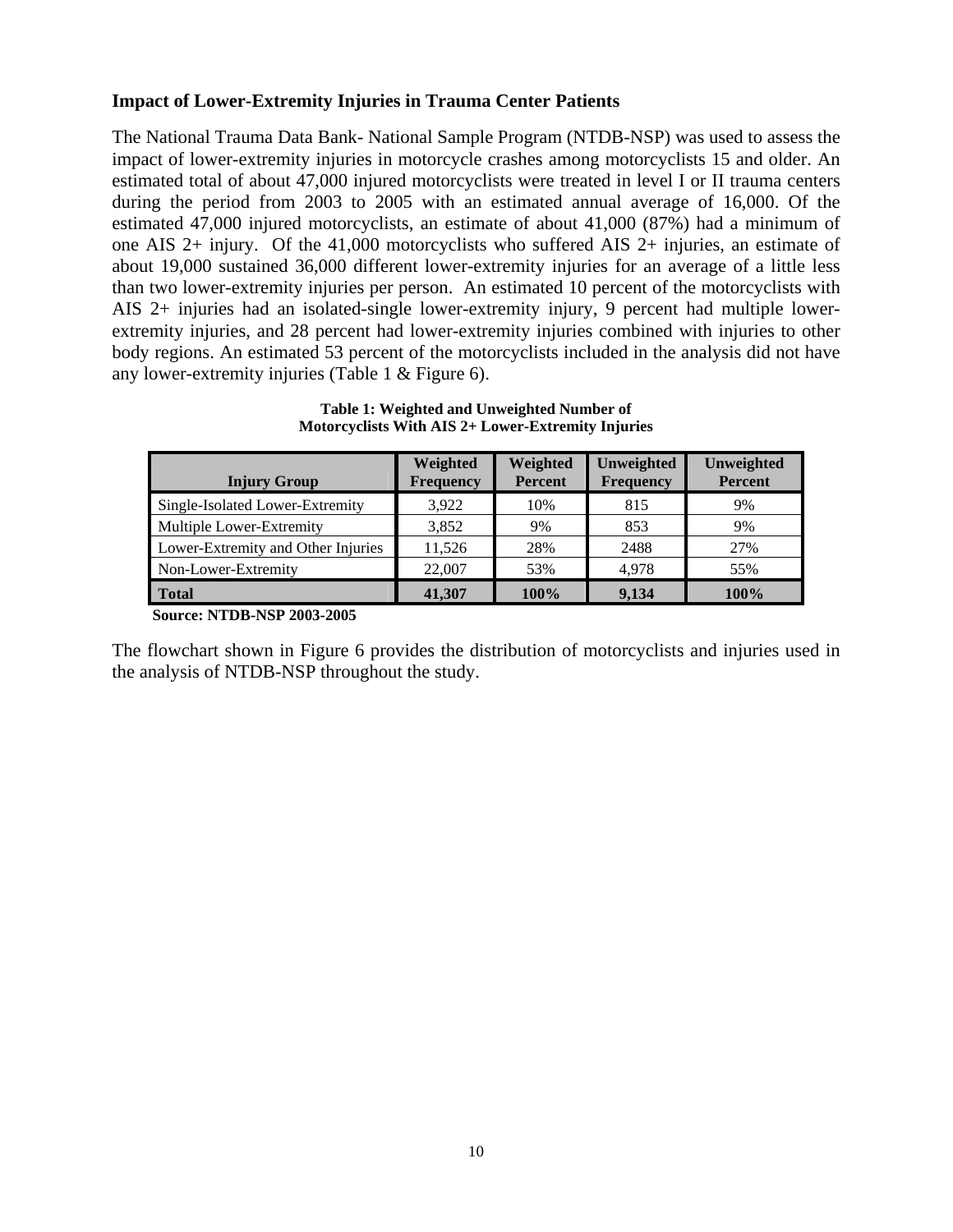#### **Figure 6: Weighted and Unweighted Number of Motorcyclists and Number of Injuries Sustained Used Throughout the Analysis of the Following Sections of the Report. Source: NTDB-NSP 2003-2005**

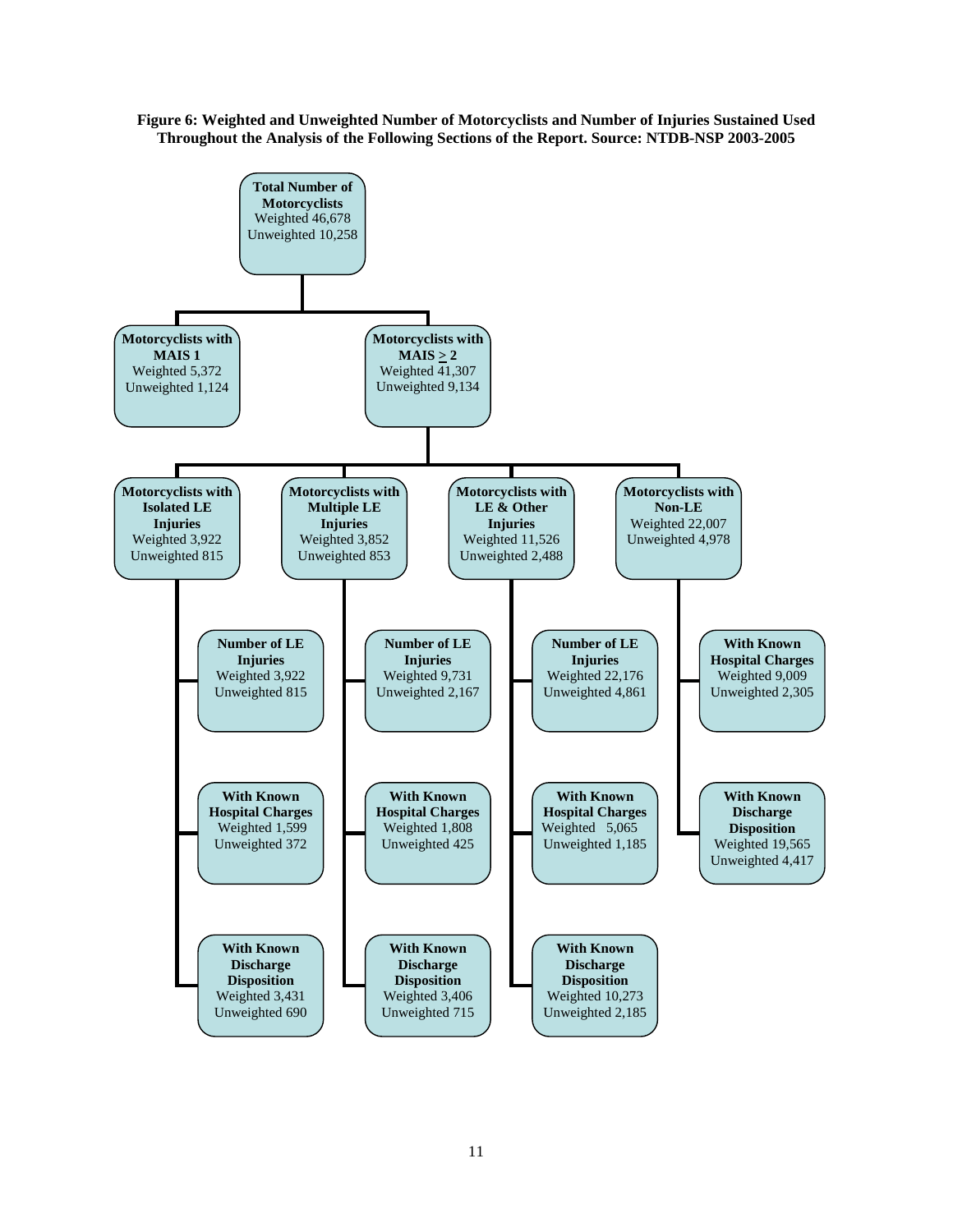## <span id="page-12-0"></span>**Injury Severity and Distribution in Trauma Center Patients by Body Region**

To assess the distribution of different injuries to different body regions, the estimated total of about 41,000 injured motorcyclists aged 15 years and above who sustained at least one AIS 2+ injury were included in the analysis. After excluding injuries of AIS 1 (minor), we selected the injury with the highest AIS per body region. For example if a patient sustained three head injuries with AIS 2, 3, and 4, and two lower-extremity injuries of AIS 2 and 3, the head injury with AIS 4 and lower-extremity injury with AIS 3 are reported in this section.

Injuries to the lower extremities were the most common injury sustained by motorcyclists treated at level I and level II trauma centers. An estimate of about 19,000 patients sustained lowerextremity injuries of AIS 2+, accounting for an estimated 47 percent of the patients included in the analysis. Upper extremity and head injuries were the second and third most common injuries accounting for 40 and 35 percent of patients, respectively (Figure 7 & Table 2).



Although lower-extremity injuries are more common than head, chest, and abdominal injuries in patients, they remain less severe. As shown in Table 2a, an estimated 97 percent of the lowerextremity injuries were of maximum AIS 2 or 3. Only an estimated 3 percent of the lowerextremity injuries had maximum AIS of 4 or higher compared to 35 percent for the head, 32 percent for the chest, and 21 percent for the abdomen.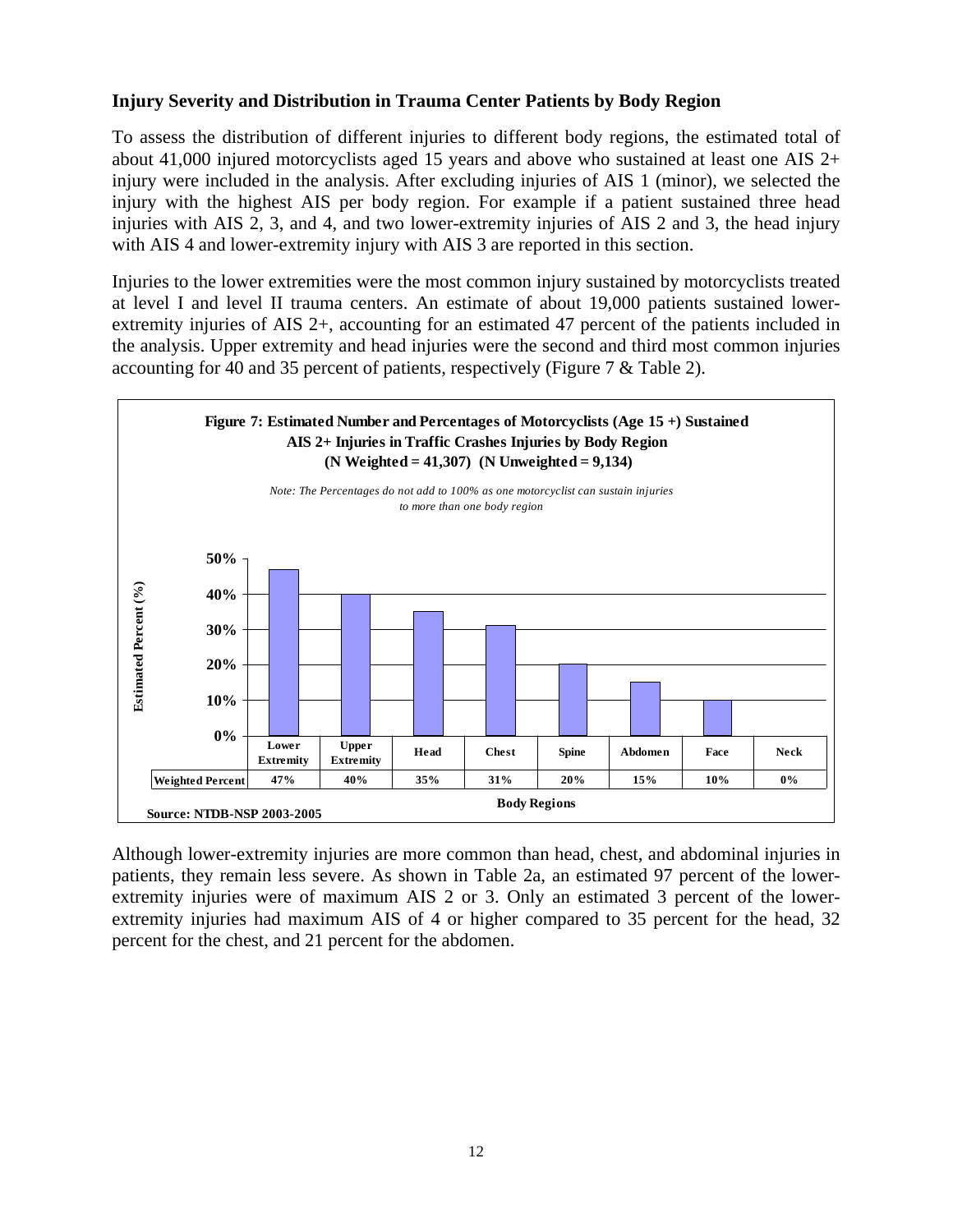| <b>Body Region</b>     |                           | <b>AIS Score</b> |         |                  |                  |                  |              |  |
|------------------------|---------------------------|------------------|---------|------------------|------------------|------------------|--------------|--|
|                        |                           | $AIS-2$          | $AIS-3$ | $AIS-4$          | $AIS-5$          | $AIS-6$          | <b>Total</b> |  |
| <b>Head</b>            | Weighted Frequency        | 5,948            | 3,383   | 3,246            | 1,924            | 37               | 14,538       |  |
|                        | <b>Weighted Percent</b>   | 41%              | 23%     | 22%              | 13%              | 0.3%             | 100%         |  |
| Face                   | <b>Weighted Frequency</b> | 3,607            | 514     | 29               | $\overline{0}$   | $\overline{0}$   | 4,150        |  |
|                        | Weighted Percent          | 87%              | 12%     | 0.7%             | 0.0%             | 0.0%             | 100%         |  |
| <b>Chest</b>           | <b>Weighted Frequency</b> | 1,819            | 6,747   | 3,577            | 438              | 17               | 12,598       |  |
|                        | <b>Weighted Percent</b>   | 14%              | 54%     | 28%              | 4%               | 0.1%             | 100%         |  |
| <b>Abdomen</b>         | <b>Weighted Frequency</b> | 3,418            | 1,486   | 929              | 379              | 3                | 6,215        |  |
|                        | <b>Weighted Percent</b>   | 55%              | 24%     | 15%              | 6%               | $<$ 1%           | 100%         |  |
| <b>Spine</b>           | Weighted Frequency        | 6,111            | 1,612   | 157              | 409              | 81               | 8,370        |  |
|                        | Weighted Percent          | 73%              | 19%     | 2%               | 5%               | 1%               | 100%         |  |
| <b>Upper Extremity</b> | <b>Weighted Frequency</b> | 12,769           | 3,886   | $\boldsymbol{0}$ | $\boldsymbol{0}$ | $\boldsymbol{0}$ | 16,655       |  |
|                        | <b>Weighted Percent</b>   | 77%              | 23%     | 0.0%             | 0.0%             | 0.0%             | 100%         |  |
| <b>Lower Extremity</b> | Weighted Frequency        | 8,760            | 10,030  | 371              | 139              | $\overline{0}$   | 19,300       |  |
|                        | Weighted Percent          | 45%              | 52%     | 2%               | 1%               | 0.0%             | 100%         |  |

**Table 2a: Estimated Frequency and Percentage of Maximum AIS Severity Reported for Each Body Region Among Motorcyclists Involved in Traffic Crashes**

**Source: NTDB-NSP 2003-2005**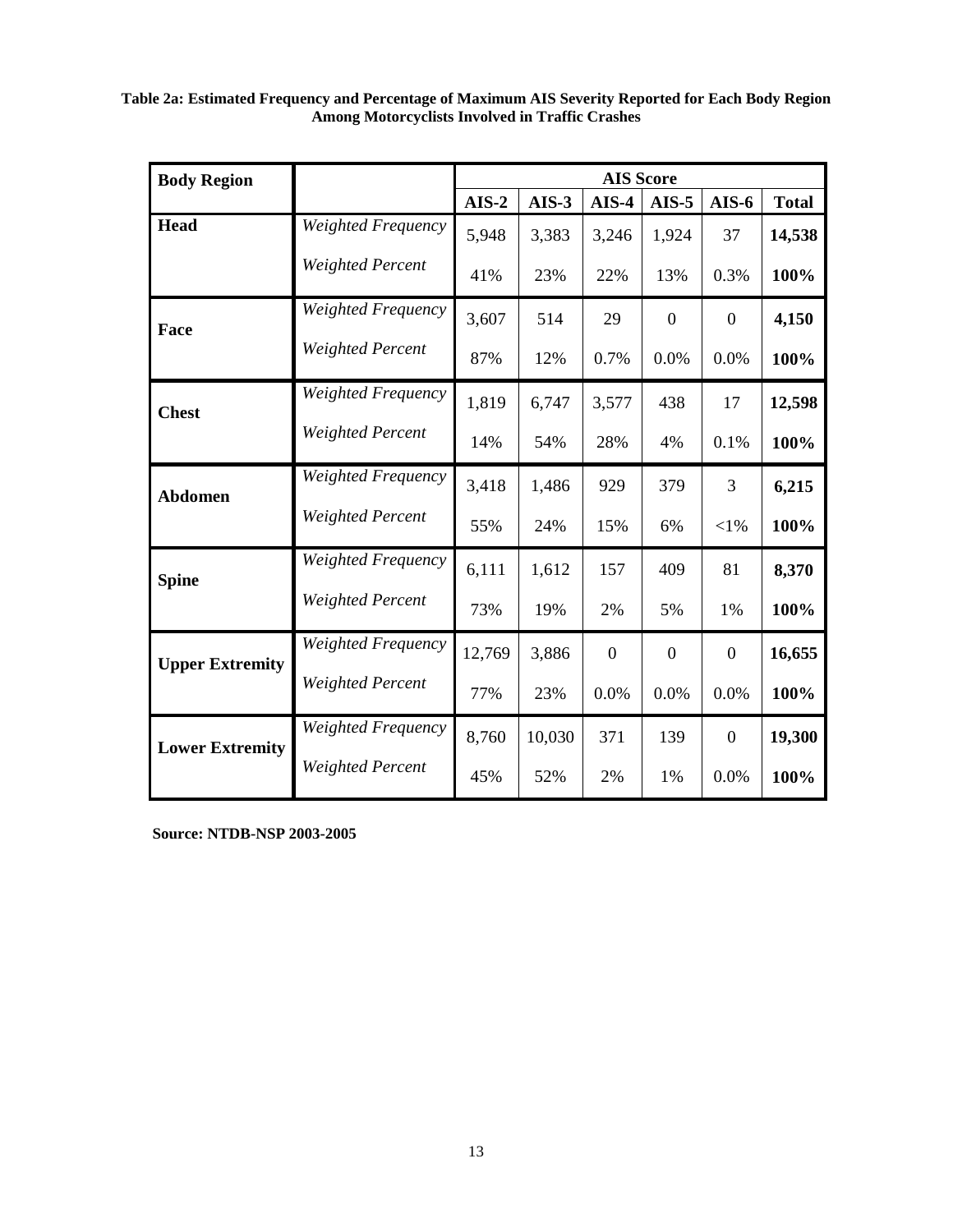| <b>Body Region</b>     |                           |         |         | AIS Score    |              |              |              |
|------------------------|---------------------------|---------|---------|--------------|--------------|--------------|--------------|
|                        |                           | $AIS-2$ | $AIS-3$ | $AIS-4$      | $AIS-5$      | $AIS-6$      | <b>Total</b> |
| Head                   | Unweighted Frequency      | 1,479   | 793     | 753          | 463          | 9            | 3,497        |
|                        | <b>Unweighted Percent</b> | 42%     | 23%     | 22%          | 13.2%        | $<1\%$       | 100%         |
|                        | Unweighted Frequency      | 805     | 135     | 6            | $\Omega$     | $\Omega$     | 946          |
| Face                   | <b>Unweighted Percent</b> | 85%     | 14%     | $<1\%$       | $.0\%$       | .0%          | 100%         |
| <b>Chest</b>           | Unweighted Frequency      | 394     | 1,528   | 800          | 114          | 11           | 2,847        |
|                        | <b>Unweighted Percent</b> | 14%     | 54%     | 28%          | 4%           | $<$ 1%       | 100%         |
| Abdomen                | Unweighted Frequency      | 708     | 339     | 194          | 84           | 2            | 1,327        |
|                        | Unweighted Percent        | 53%     | 26%     | 15%          | 6%           | $<$ 1%       | 100%         |
| <b>Spine</b>           | Unweighted Frequency      | 1,265   | 368     | 27           | 88           | 13           | 1,761        |
|                        | <b>Unweighted Percent</b> | 72%     | 21%     | 2%           | 5%           | $<$ 1%       | 100%         |
|                        | Unweighted Frequency      | 2,821   | 840     | $\mathbf{0}$ | $\mathbf{0}$ | $\mathbf{0}$ | 3,661        |
| <b>Upper Extremity</b> | <b>Unweighted Percent</b> | 77%     | 23%     | .0%          | $.0\%$       | .0%          | 100%         |
| <b>Lower Extremity</b> | Unweighted Frequency      | 1,843   | 2,168   | 106          | 39           | $\mathbf{0}$ | 4,156        |
|                        | <b>Unweighted Percent</b> | 44%     | 52%     | 3%           | 1%           | .0%          | 100%         |

#### <span id="page-14-0"></span>**Table 2b: Unweighted Frequency and Percentage of Maximum AIS Severity Reported for Each Body Region Among Motorcyclists Involved in Traffic Crashes**

### **Source: NTDB-NSP 2003-2005**

## **Level of Lower-Extremity Injuries in Trauma Center Patients**

To prioritize the need for intervention according to the frequency of injuries, the lower-extremity injuries were grouped into eight different regions: foot, ankle, leg, knee, thigh, hip, pelvis, and "other" regions. An estimated 19,000 motorcyclists sustained an estimate of about 36,000 lowerextremity injuries with severity of AIS 2+.

An estimated 27 percent of the AIS 2+ lower-extremity injuries encountered by motorcyclists were leg injuries. Pelvic injuries were the second most common AIS 2+ injuries, followed by knee injuries accounting, for 18 percent and 16 percent respectively (Figure 8 and Table 3).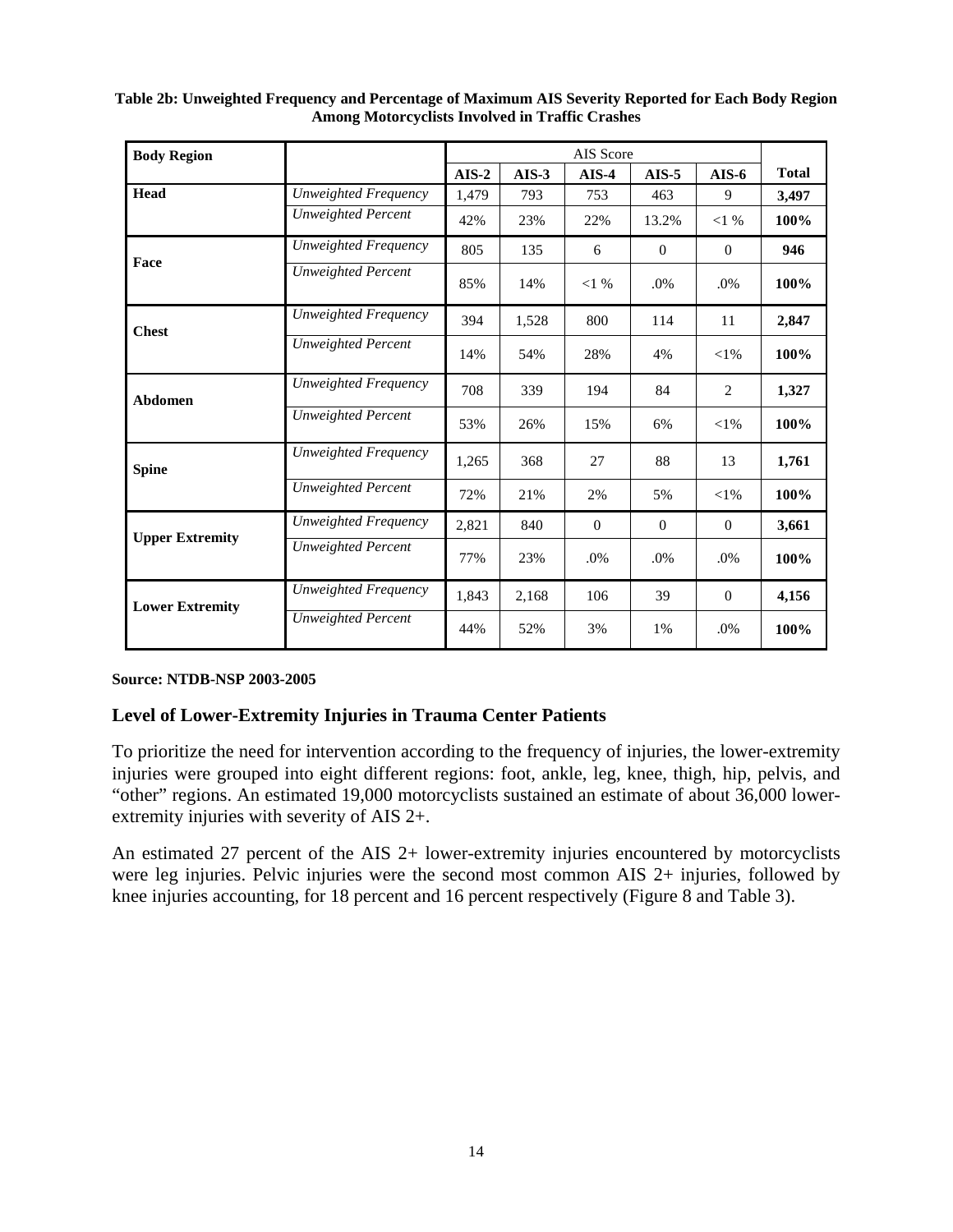<span id="page-15-0"></span>

**Table 3: Weighted and Unweighted Levels of Lower-Extremity Injuries in Motorcycle Crashes** 

| <b>Level of Lower-</b><br><b>Extremity Injury</b> | Weighted<br><b>Frequency</b> | Weighted<br><b>Percent</b> | Unweighted<br><b>Frequency</b> | Unweighted<br><b>Percent</b> |
|---------------------------------------------------|------------------------------|----------------------------|--------------------------------|------------------------------|
| Leg                                               | 9,784                        | 27%                        | 2,157                          | 28%                          |
| Pelvis                                            | 6,504                        | 18%                        | 1,416                          | 18%                          |
| Knee                                              | 5,683                        | 16%                        | 1,202                          | 15%                          |
| Thigh                                             | 3,863                        | 11%                        | 876                            | 11%                          |
| Ankle                                             | 3,560                        | 10%                        | 798                            | 10%                          |
| Foot                                              | 3,415                        | 10%                        | 743                            | 10%                          |
| Other                                             | 1,580                        | 4%                         | 338                            | 4%                           |
| Hip                                               | 1,440                        | 4%                         | 313                            | 4%                           |
| <b>Total</b>                                      | 35,829                       | 100%                       | 7,843                          | 100%                         |

**Source: NTDB-NSP 2003-2005**

### **Type of Lower-Extremity Injuries Sustained at Different Levels**

To understand the mechanism and kinematics of injury to different lower-extremity structures, a detailed analysis of the anatomical structures is provided in this section.

*Foot Injuries:* Prominent bony structures such as metatarsal or tarsal, calcaneus and talus are the most common foot structures to be injured in motorcycle crashes, and together accounted for more than an estimated 84 percent of foot injuries (Table 4).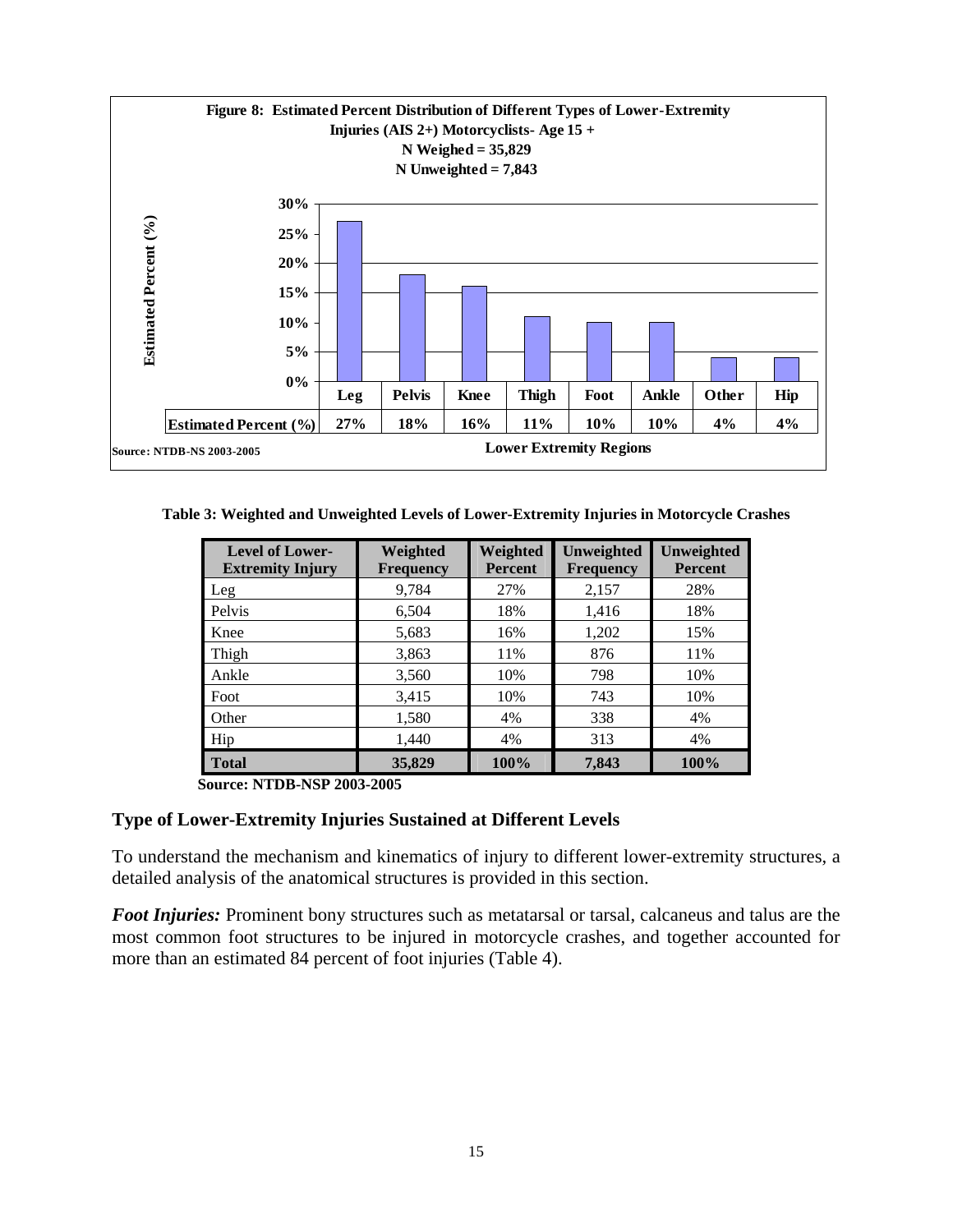<span id="page-16-0"></span>

| <b>Injury Description</b>       | Weighted<br><b>Frequency</b> | Weighted<br><b>Percent</b> | Unweighted<br>Frequency | Unweighted<br><b>Percent</b> |
|---------------------------------|------------------------------|----------------------------|-------------------------|------------------------------|
| Metatarsal or Tarsal Fracture   | 1,751                        | 51%                        | 397                     | 53%                          |
| Calcaneus Fracture              | 591                          | 17%                        | 127                     | 17%                          |
| Talus Fracture                  | 563                          | 17%                        | 118                     | 17%                          |
| Foot, Fracture, NFS             | 475                          | 14%                        | 90                      | 12%                          |
| Toe, Amputation/Crush/Degloving | 34                           | 1%                         | 11                      | 1%                           |
| <b>Total</b>                    | 3,415                        | 100%                       | 743                     | 100%                         |

#### **Table 4: Estimated Distribution of Different Types of AIS 2+ Foot Injuries, Motorcyclists 15 and Older**

**Source: NTDB-NSP 2003-2005** 

*Ankle Injuries:* Tibia and fibula malleolar fractures (prominent bony structures) were the most common ankle injuries, accounting together for an estimated 90 percent of all ankle injuries. Ankle dislocation (with or without involving articular cartilage) accounted for an estimated 9 percent of all ankle injuries (Table 5).

#### **Table 5: Estimated Distribution of Different Types of AIS 2+ Ankle Injuries, Motorcyclists 15 and Older**

| <b>Injury Description</b>                            | Weighted<br><b>Frequency</b> | Weighted<br><b>Percent</b> | <b>Unweighted</b><br><b>Frequency</b> | Unweighted<br><b>Percent</b> |
|------------------------------------------------------|------------------------------|----------------------------|---------------------------------------|------------------------------|
| Fibula, Fracture, Bimalleolar or Trimalleolar        | 997                          | 28%                        | 220                                   | 28%                          |
| Fibula, Fracture, Lateral Malleolus                  | 984                          | 28%                        | 237                                   | 29%                          |
| Tibia, Fracture, Medial Malleolus                    | 692                          | 19%                        | 149                                   | 19%                          |
| Tibia, Fracture, Medial Malleolus,                   |                              |                            |                                       |                              |
| Open/Displaced/Comminuted                            | 386                          | 11%                        | 83                                    | 10%                          |
| Ankle, Dislocation, With/Without Involving Articular |                              |                            |                                       |                              |
| Cartilage                                            | 362                          | 10%                        | 78                                    | 10%                          |
| Tibia, Fracture, Posterior Malleolus                 | 139                          | 4%                         | 31                                    | 4%                           |
| <b>Total</b>                                         | 3.560                        | 100%                       | 798                                   | 100%                         |

**Source: NTDB-NSP 2003-2005**

**Leg Injuries:** Tibia and fibula fractures were the most common leg injuries accounting for an estimated 95 percent of all leg injuries. Partial or complete traumatic leg amputations and massive leg crush accounted for an estimated 3 percent of all leg injuries (Table 6).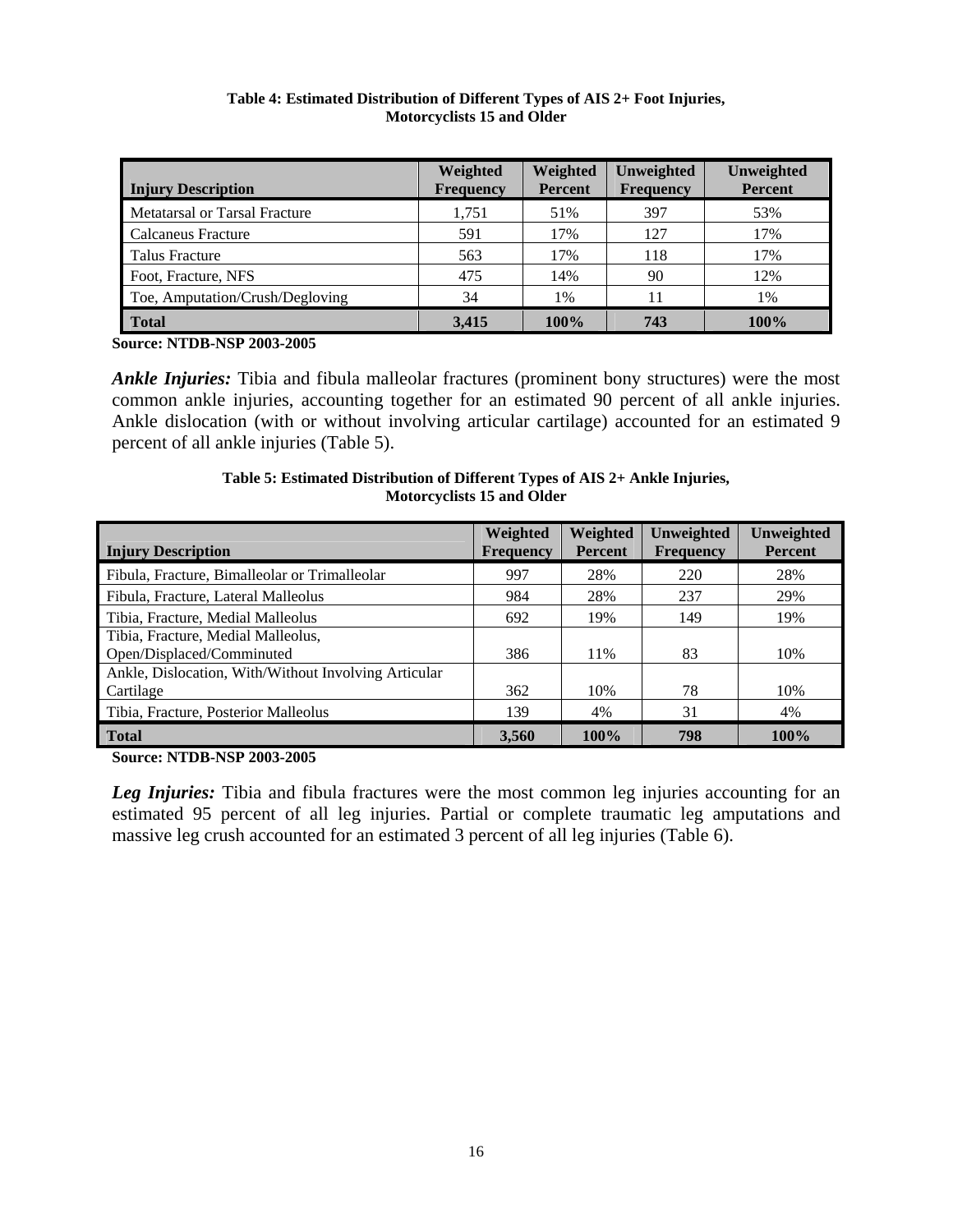<span id="page-17-0"></span>

| <b>Injury Description</b>    | Weighted<br><b>Frequency</b> | Weighted<br><b>Percent</b> | Unweighted<br><b>Frequency</b> | Unweighted<br><b>Percent</b> |
|------------------------------|------------------------------|----------------------------|--------------------------------|------------------------------|
| Tibia, Fracture              | 5,133                        | 52%                        | 1,142                          | 53%                          |
| Fibula, Fracture             | 4,161                        | 43%                        | 908                            | 42%                          |
| Leg Amputation/Massive Crush | 311                          | 3%                         | 64                             | 3%                           |
| Popliteal Artery/Vein        | 118                          | $1\%$                      | 25                             | 1%                           |
| Achilles Tendon, Laceration  | 55                           | 1%                         | 16                             | 1%                           |
| Leg, Fracture, NFS           | 8                            | ${<}1\%$                   | $\mathcal{D}$                  | ${<}1\%$                     |
| <b>Total</b>                 | 9.784                        | 100%                       | 2,157                          | 100%                         |

#### **Table 6: Estimated Distribution of Different Types of AIS 2+ Leg Injuries Motorcyclists 15 and Older**

 **Source: NTDB-NSP 2003-2005**

*Knee Injuries:* Fractures of tibia plateau and intercondyloid spine accounted for an estimated 37 percent of knee injuries. Fracture of patella was recorded in an estimated 18 percent of the knee injuries. Ligamentous and meniscus tear combined accounted for an estimated 18 percent of all knee injuries (Table 7).

| <b>Injury Description</b>                           | Weighted<br><b>Frequency</b> | Weighted<br><b>Percent</b> | Unweighted<br><b>Frequency</b> | Unweighted<br><b>Percent</b> |
|-----------------------------------------------------|------------------------------|----------------------------|--------------------------------|------------------------------|
| Tibia, Fracture, Plateau/Intercondyloid Spine       | 2,111                        | 37%                        | 431                            | 36%                          |
| Patella Fracture                                    | 1.004                        | 18%                        | 209                            | 17%                          |
| Collateral or Cruciate Ligament Laceration          | 704                          | 12%                        | 157                            | 13%                          |
| Knee, Dislocation, With/Without Involving Articular |                              |                            |                                |                              |
| Cartilage                                           | 541                          | 10%                        | 127                            | 11%                          |
| Femur, Fracture, Condylar                           | 486                          | 9%                         | 104                            | 9%                           |
| Knee, Sprain                                        | 362                          | 6%                         | 74                             | 6%                           |
| Knee, Laceration Into Joint                         | 184                          | 3%                         | 39                             | 3%                           |
| Knee, Meniscus Tear                                 | 147                          | 3%                         | 30                             | 2%                           |
| Patellar Tendon Laceration                          | 145                          | 3%                         | 31                             | 3%                           |
| <b>Total</b>                                        | 5.683                        | 100%                       | 1.202                          | 100%                         |

#### **Table 7: Estimated Distribution of Different Types of AIS 2+ Knee Injuries, Motorcyclists 15 and Older**

**Source: NTDB-NSP 2003-2005**

*Thigh Injuries:* Femur fractures were the most common thigh injuries, accounting for an estimated 94 percent; femur shaft fractures accounted for an estimated 53 percent of all thigh injuries. Soft tissue injuries such as injuries to thigh arteries, veins, and nerves together accounted for only 4 percent (Table 8).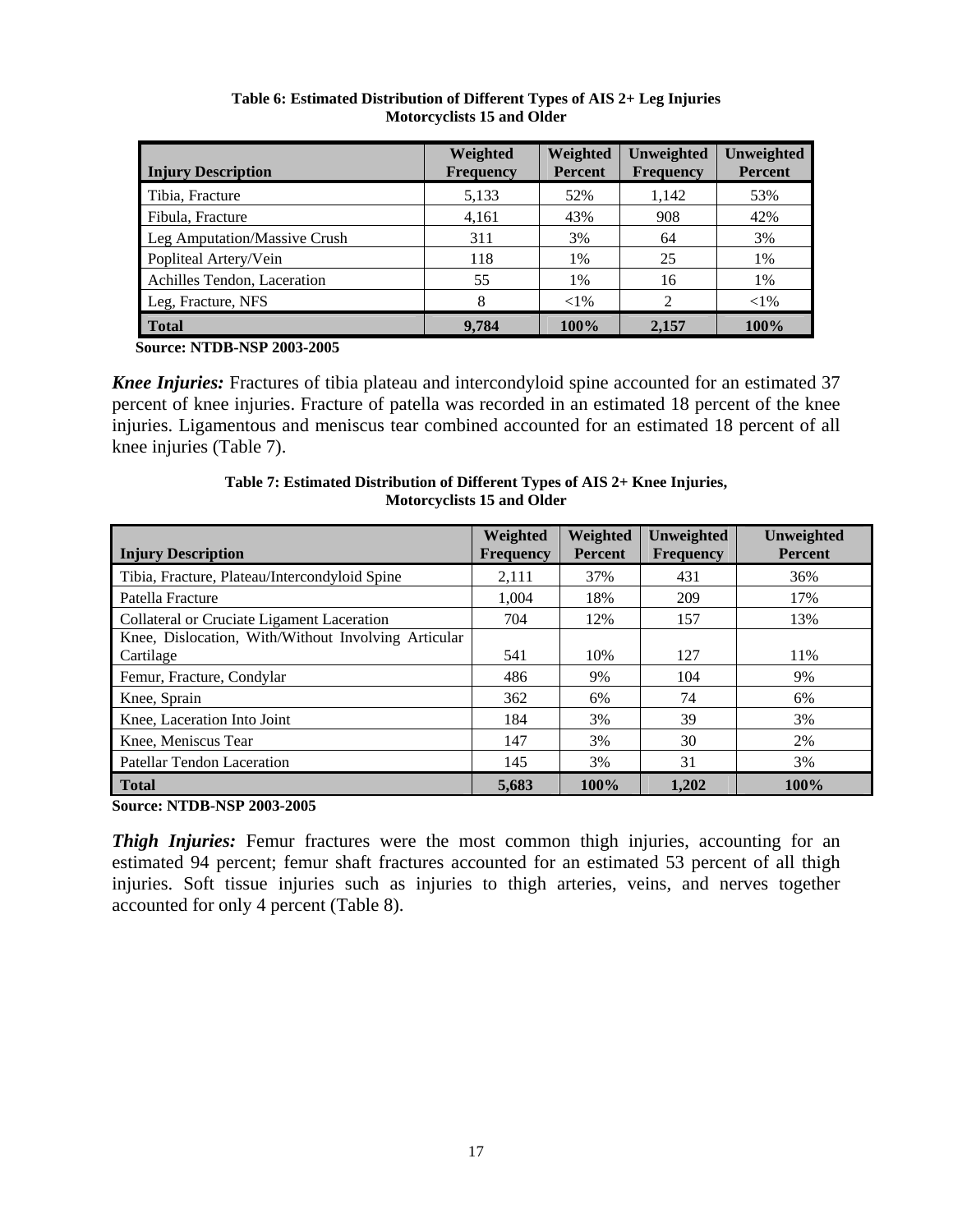<span id="page-18-0"></span>

| <b>Injury Description</b>                   | Weighted<br><b>Frequency</b> | Weighted<br><b>Percent</b> | Unweighted<br><b>Frequency</b> | Unweighted<br><b>Percent</b> |
|---------------------------------------------|------------------------------|----------------------------|--------------------------------|------------------------------|
| Femur, Fracture, Shaft                      | 2.027                        | 53%                        | 442                            | 50%                          |
| Femur, Fracture, NFS                        | 708                          | 18%                        | 174                            | 20%                          |
| Femur, Fracture, Open/Displaced/Comminuted  | 365                          | 9%                         | 94                             | 11%                          |
| Femur, Fracture, Subtrochanteric            | 320                          | 8%                         | 60                             | 7%                           |
| Femur, Fracture, Supracondylar              | 232                          | 6%                         | 51                             | 6%                           |
| Femoral Artery/Vein-Sciatic Nerve Injury    | 151                          | 4%                         | 39                             | 4%                           |
| Above Knee, Amputation Partial or Complete, | 60                           | 2%                         | 16                             | 2%                           |
| <b>Total</b>                                | 3,863                        | 100%                       | 876                            | 100%                         |

**Table 8: Estimated Distribution of Different Types of Thigh Injuries AIS 2+ Motorcyclists 15 and Older** 

**Source: NTDB-NSP 2003-2005**

*Hip Injuries:* Hip dislocation was the most common type of hip injury, accounting for an estimated 37 percent. Intertrochanteric femoral fractures and fracture neck of femur were the second and third most common hip injuries, accounting for an estimated 30 and 25 percent, respectively (Table 9).

| <b>Injury Description</b>                | Weighted<br><b>Frequency</b> | Weighted<br><b>Percent</b> | Unweighted<br><b>Frequency</b> | Unweighted<br><b>Percent</b> |
|------------------------------------------|------------------------------|----------------------------|--------------------------------|------------------------------|
| Hip, Dislocation, With/Without Involving |                              |                            |                                |                              |
| <b>Articular Cartilage</b>               | 531                          | 37%                        | 114                            | 37%                          |
| Femur, Fracture, Intertrochanteric       | 434                          | 30%                        | 88                             | 28%                          |
| Femur, Fracture, Neck                    | 356                          | 25%                        | 85                             | 27%                          |
| Femur, Fracture, Head                    | 120                          | 8%                         | 26                             | 8%                           |
| <b>Total</b>                             | 1.440                        | 100%                       | 313                            | 100%                         |

**Table 9: Estimated Distribution of Different Types of Hip Injuries AIS 2+ Motorcyclists 15 and Older** 

 **Source: NTDB-NSP 2003-2005**

*Pelvic Injuries:* Different forms of pelvic fractures (with or without deformation) accounted for an estimated 69 percent of all pelvic injuries. Symphysis pubis separation was reported in an estimated 17 percent of the pelvic injuries. Sacrollium fracture with or without dislocation was the pelvic injury in an estimated 13 percent of the cases (Table 10).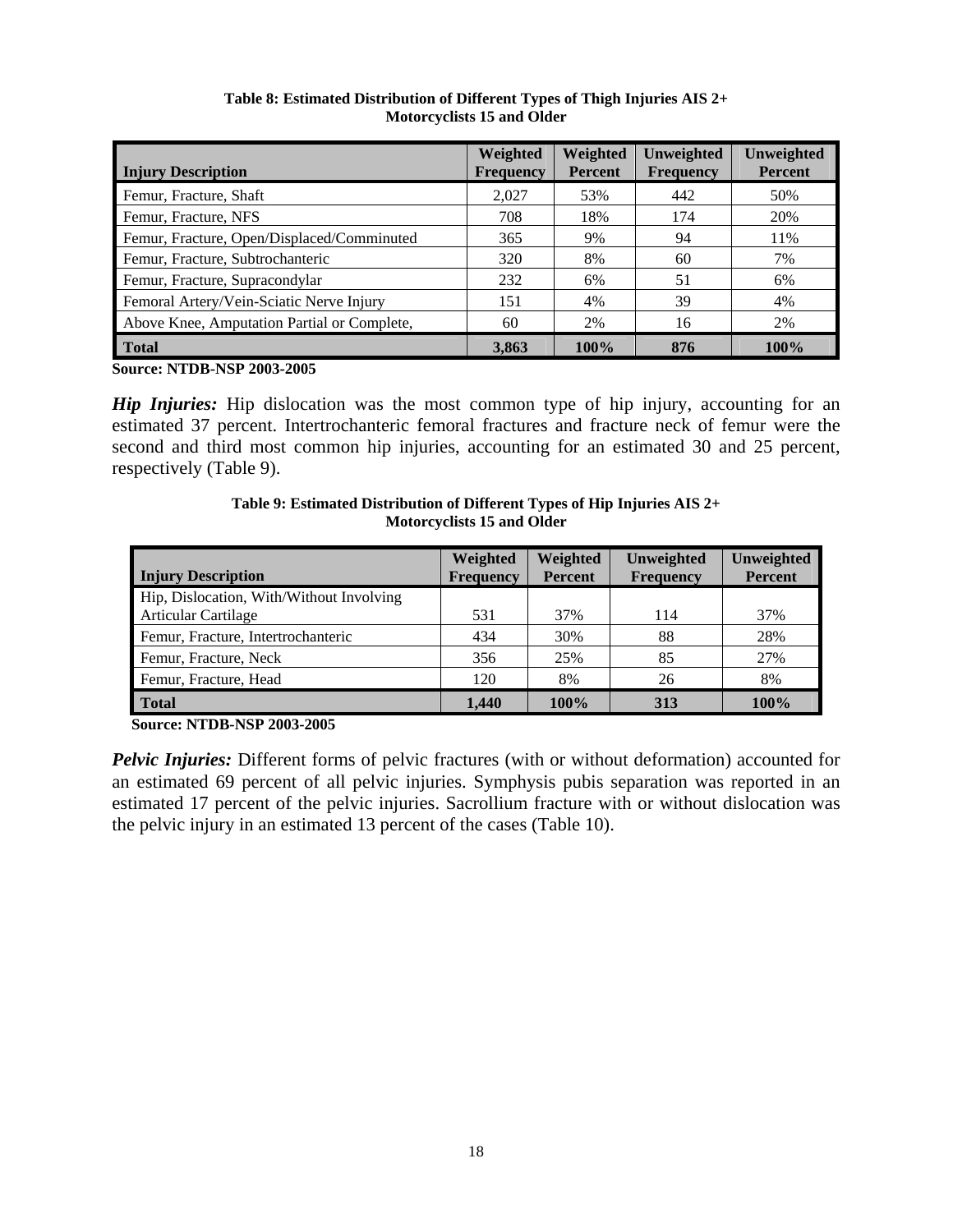<span id="page-19-0"></span>

| <b>Injury Description</b>                       | Weighted<br><b>Frequency</b> | Weighted<br><b>Percent</b> | Unweighted<br><b>Frequency</b> | Unweighted<br><b>Percent</b> |
|-------------------------------------------------|------------------------------|----------------------------|--------------------------------|------------------------------|
| Pelvis, Fracture, With or Without Dislocation   | 4.077                        | 63%                        | 883                            | 62%                          |
| Symphysis Pubis Separation (Fracture)           | 1,116                        | 17%                        | 209                            | 15%                          |
| Sacrollium Fracture With or Without Dislocation | 880                          | 13%                        | 200                            | 14%                          |
| Pelvis, Fracture, Substantial Deformation and   |                              |                            |                                |                              |
| Displacement                                    | 430                          | 7%                         | 124                            | 9%                           |
| <b>Total</b>                                    | 6.504                        | 100%                       | 1.416                          | 100%                         |

#### **Table 10: Estimated Distribution of Different Types of Pelvic Injuries AIS 2+ Motorcyclists 15 and Older**

**Source: NTDB-NSP 2003-2005**

#### **Discharge Disposition and Hospital Charges**

**Discharge Disposition:** An estimated total of 37,000 motorcycle riders who sustained AIS 2+ injuries had a known and valid discharge disposition, which is 89 percent of the estimated 41,000 motorcycle riders with AIS 2+ injuries (see Figure 6).

The discharge disposition varies according to the type of lower-extremity injury sustained by motorcyclists. An estimated 81 percent of motorcycle riders who sustained single-isolated lowerextremity injuries were discharged home. On the other hand, an estimated 72 and 45 percent of motorcyclists who sustained multiple lower-extremity injuries or lower-extremity in combination with injuries to other body regions were discharged home without further care, respectively. The need for further rehabilitation increased from an estimated 4 percent for motorcyclists who sustained single-isolated lower-extremity injuries to an estimated 9 percent for those with multiple lower-extremity injuries and an estimated 23 percent for motorcyclists who sustained lower-extremity in combination with injuries to other body regions. These numbers compare to only an estimated 8 percent for motorcyclists without any lower-extremity injuries (Tables 11a and 11b).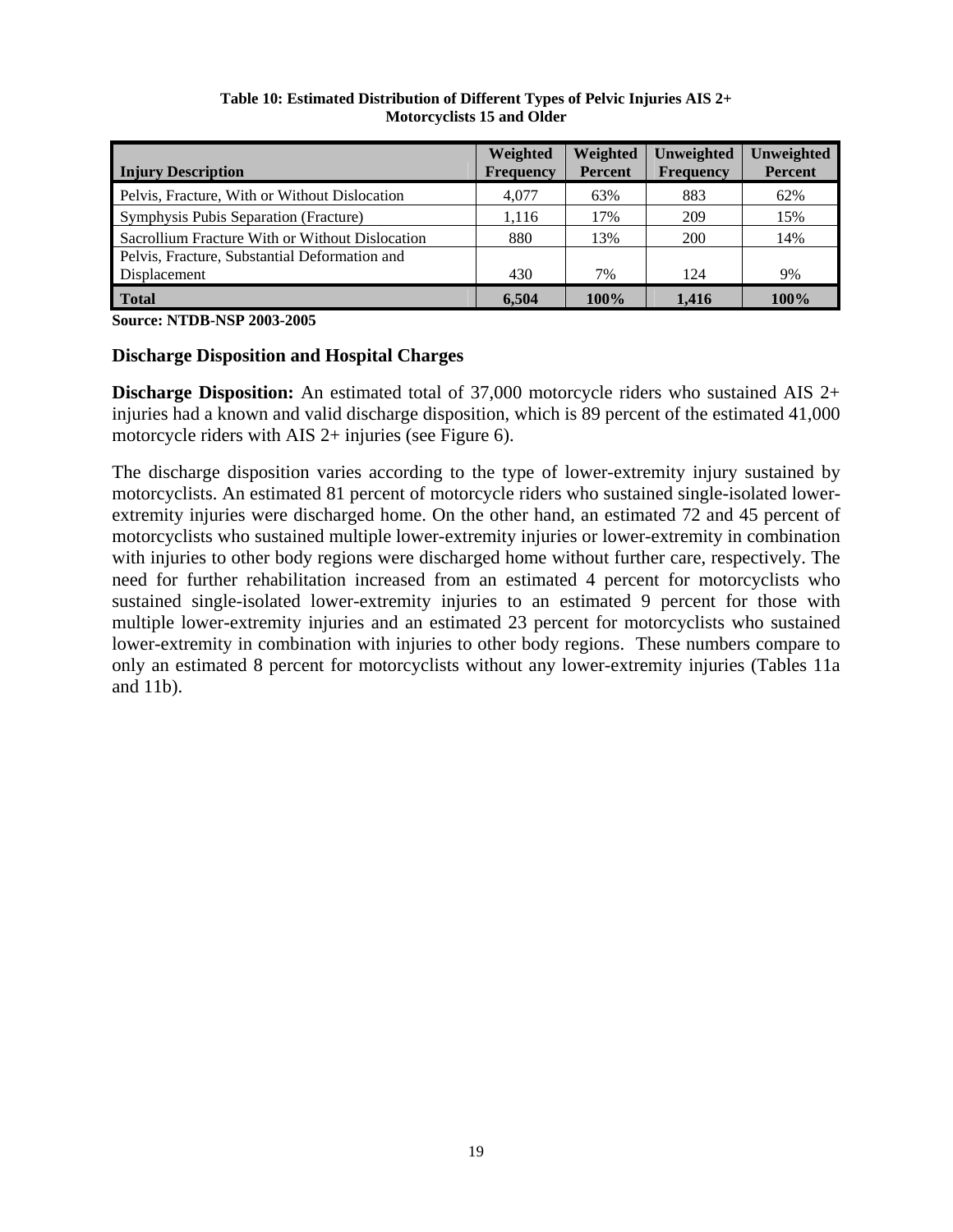|                               |                           | <b>Injury Group</b>                                                                                                                          |       |        |                                      |  |
|-------------------------------|---------------------------|----------------------------------------------------------------------------------------------------------------------------------------------|-------|--------|--------------------------------------|--|
| <b>Discharge Disposition</b>  |                           | <b>Isolated</b><br><b>Multiple</b><br><b>Lower Extremity</b><br>Lower<br>Lower<br>and Other Injuries<br><b>Extremity</b><br><b>Extremity</b> |       |        | <b>Non-Lower</b><br><b>Extremity</b> |  |
| <b>Death</b>                  | Weighted Frequency        | 67                                                                                                                                           | 47    | 872    | 1,118                                |  |
|                               | Weighted Percent          | 2%                                                                                                                                           | 1%    | 9%     | 6%                                   |  |
| <b>Discharged-Skilled</b>     | Weighted Frequency        | 46                                                                                                                                           | 72    | 351    | 124                                  |  |
| <b>Nursing Facility (SNF)</b> | <b>Weighted Percent</b>   | 1%                                                                                                                                           | 2%    | 3%     | 1%                                   |  |
| Home                          | Weighted Frequency        | 2,765                                                                                                                                        | 2,434 | 4,596  | 15,060                               |  |
|                               | Weighted Percent          | 81%                                                                                                                                          | 72%   | 45%    | 77%                                  |  |
| <b>Home Health</b>            | Weighted Frequency        | 259                                                                                                                                          | 298   | 1,020  | 415                                  |  |
|                               | <b>Weighted Percent</b>   | 8%                                                                                                                                           | 9%    | 10%    | 2%                                   |  |
| <b>Hosp Transfer</b>          | Weighted Frequency        | 73                                                                                                                                           | 63    | 359    | 259                                  |  |
|                               | Weighted Percent          | 2%                                                                                                                                           | 2%    | 4%     | 1%                                   |  |
| <b>Nursing Home</b>           | Weighted Frequency        | 32                                                                                                                                           | 34    | 83     | 52                                   |  |
|                               | Weighted Percent          | 1%                                                                                                                                           | 1%    | 1%     | $<$ 1%                               |  |
| <b>Other</b>                  | Weighted Frequency        | 70                                                                                                                                           | 140   | 611    | 1,003                                |  |
|                               | <b>Weighted Percent</b>   | 2%                                                                                                                                           | 4%    | 6%     | 5%                                   |  |
| <b>Rehab</b>                  | Weighted Frequency        | 119                                                                                                                                          | 318   | 2,381  | 1,534                                |  |
|                               | Weighted Percent          | 4%                                                                                                                                           | 9%    | 23%    | 8%                                   |  |
| <b>Total</b>                  | <b>Weighted Frequency</b> | 3,431                                                                                                                                        | 3.406 | 10.273 | 19.565                               |  |
|                               | <b>Weighted Percent</b>   | 100%                                                                                                                                         | 100%  | 100%   | 100%                                 |  |

**Table 11a: Estimated Distribution of Discharge Disposition for Motorcyclists 15 and Older With AIS 2+** 

 **Source: NTDB-NSP 2003-2005**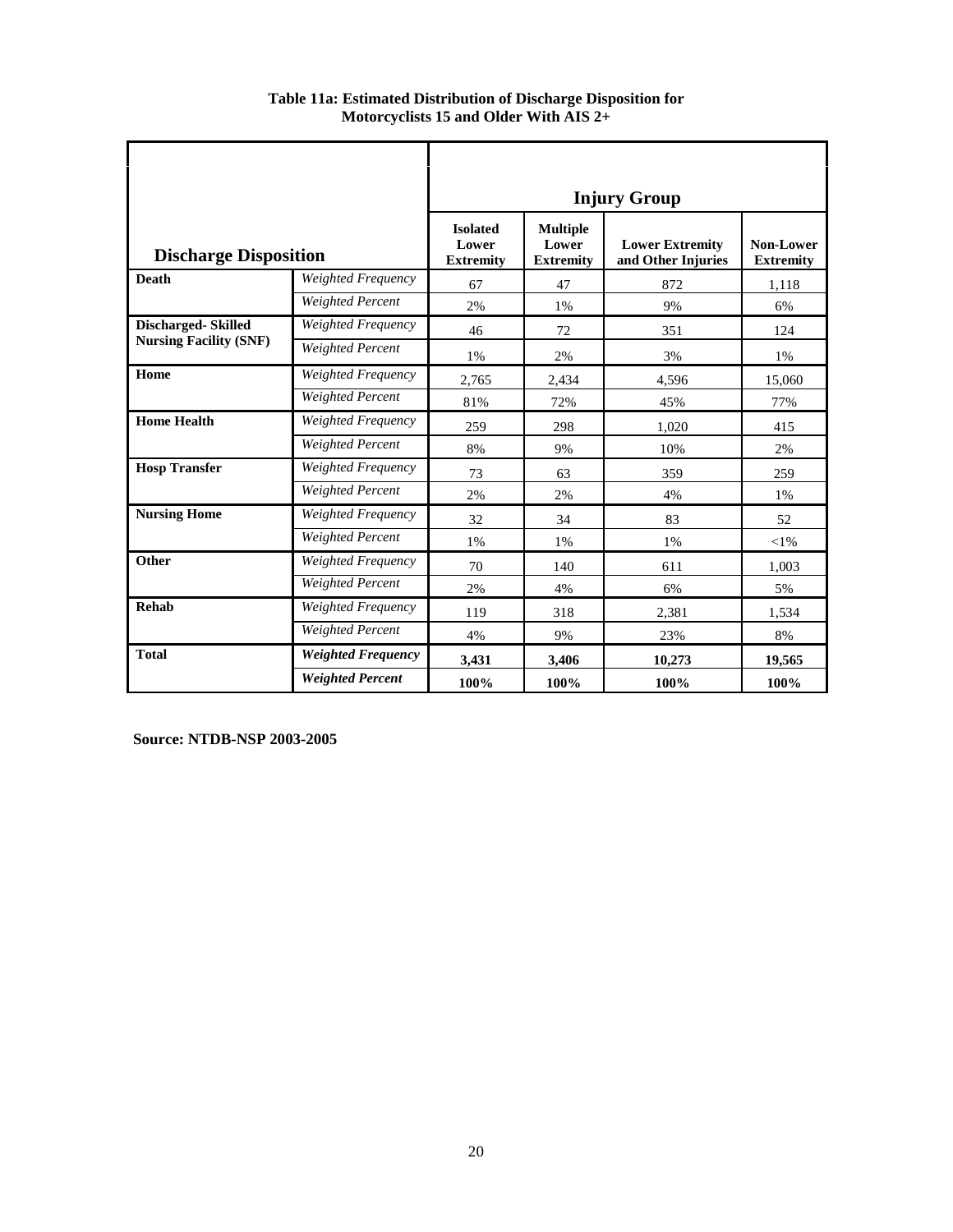|                                                            |                             | <b>Injury Group</b>                          |                                              |                                                        |                               |
|------------------------------------------------------------|-----------------------------|----------------------------------------------|----------------------------------------------|--------------------------------------------------------|-------------------------------|
| <b>Discharge Disposition</b>                               |                             | <b>Isolated</b><br>Lower<br><b>Extremity</b> | <b>Multiple</b><br>Lower<br><b>Extremity</b> | Lower<br><b>Extremity</b> and<br><b>Other Injuries</b> | Non-Lower<br><b>Extremity</b> |
| <b>Death</b>                                               | Unweighted Frequency        | 12                                           | 8                                            | 177                                                    | 260                           |
|                                                            | <b>Unweighted Percent</b>   | 2%                                           | 1%                                           | 8%                                                     | 6%                            |
| <b>Discharged-Skilled</b><br><b>Nursing Facility (SNF)</b> | Unweighted Frequency        | 6                                            | 17                                           | 87                                                     | 40                            |
|                                                            | <b>Unweighted Percent</b>   | 1%                                           | 2%                                           | 4%                                                     | 1%                            |
| Home                                                       | Unweighted Frequency        | 564                                          | 497                                          | 1,020                                                  | 3,384                         |
|                                                            | <b>Unweighted Percent</b>   | 82%                                          | 70%                                          | 47%                                                    | 77%                           |
| <b>Home Health</b>                                         | Unweighted Frequency        | 40                                           | 66                                           | 157                                                    | 77                            |
|                                                            | <b>Unweighted Percent</b>   | 6%                                           | 9%                                           | 7%                                                     | 2%                            |
| <b>Hosp Transfer</b>                                       | Unweighted Frequency        | 17                                           | 19                                           | 86                                                     | 71                            |
|                                                            | <b>Unweighted Percent</b>   | 3%                                           | 3%                                           | 4%                                                     | 2%                            |
| <b>Nursing Home</b>                                        | Unweighted Frequency        | 5                                            | 7                                            | 25                                                     | 15                            |
|                                                            | <b>Unweighted Percent</b>   | 1%                                           | 1%                                           | 1%                                                     | $<$ 1%                        |
| Other                                                      | Unweighted Frequency        | 14                                           | 26                                           | 111                                                    | 207                           |
|                                                            | <b>Unweighted Percent</b>   | 2%                                           | 4%                                           | 5%                                                     | 5%                            |
| Rehab                                                      | Unweighted Frequency        | 32                                           | 75                                           | 522                                                    | 363                           |
|                                                            | <b>Unweighted Percent</b>   | 5%                                           | 11%                                          | 24%                                                    | 8%                            |
| <b>Total</b>                                               | <b>Unweighted Frequency</b> | 690                                          | 715                                          | 2,185                                                  | 4,417                         |
|                                                            | <b>Unweighted Percent</b>   | 100%                                         | 100%                                         | 100%                                                   | 100%                          |

**Table 11b: Unweighted Distribution of Discharge Disposition for Motorcyclists 15 and Older With AIS 2+** 

**Hospital Charges:** Medians and percentiles of hospital charges as an indicator of injury complexity and severity were calculated. Hospital charges were calculated for motorcyclists who sustained single-isolated lower-extremity injuries, multiple lower-extremity injuries, lowerextremity in combination with injuries to other body regions and those without any lowerextremity injuries.

Only an estimated 42 percent of the motorcyclists who sustained AIS 2+ injuries had known and valid hospital charges (17,000 out of 41,000). The availability of hospital charges varied only slightly according to the type of injury sustained. The availability of hospital charges were 41 percent, 47 percent, 44 percent, and 41 percent for patients with isolated lower-extremity, multiple lower extremities, lower-extremity and other injuries and non-lower-extremity, respectively (Figure 6). Although there is no reason to believe that the unknowns vary substantially from the known values, this section reports quartile statistics, which are less likely to be affected by particularly large (or small) values that may occur in either the known or unknown data.

As shown in Figure 9 and Tables 12a and 12b, hospital charges were the highest when motorcyclists sustained lower-extremity in combination with injuries to other body region.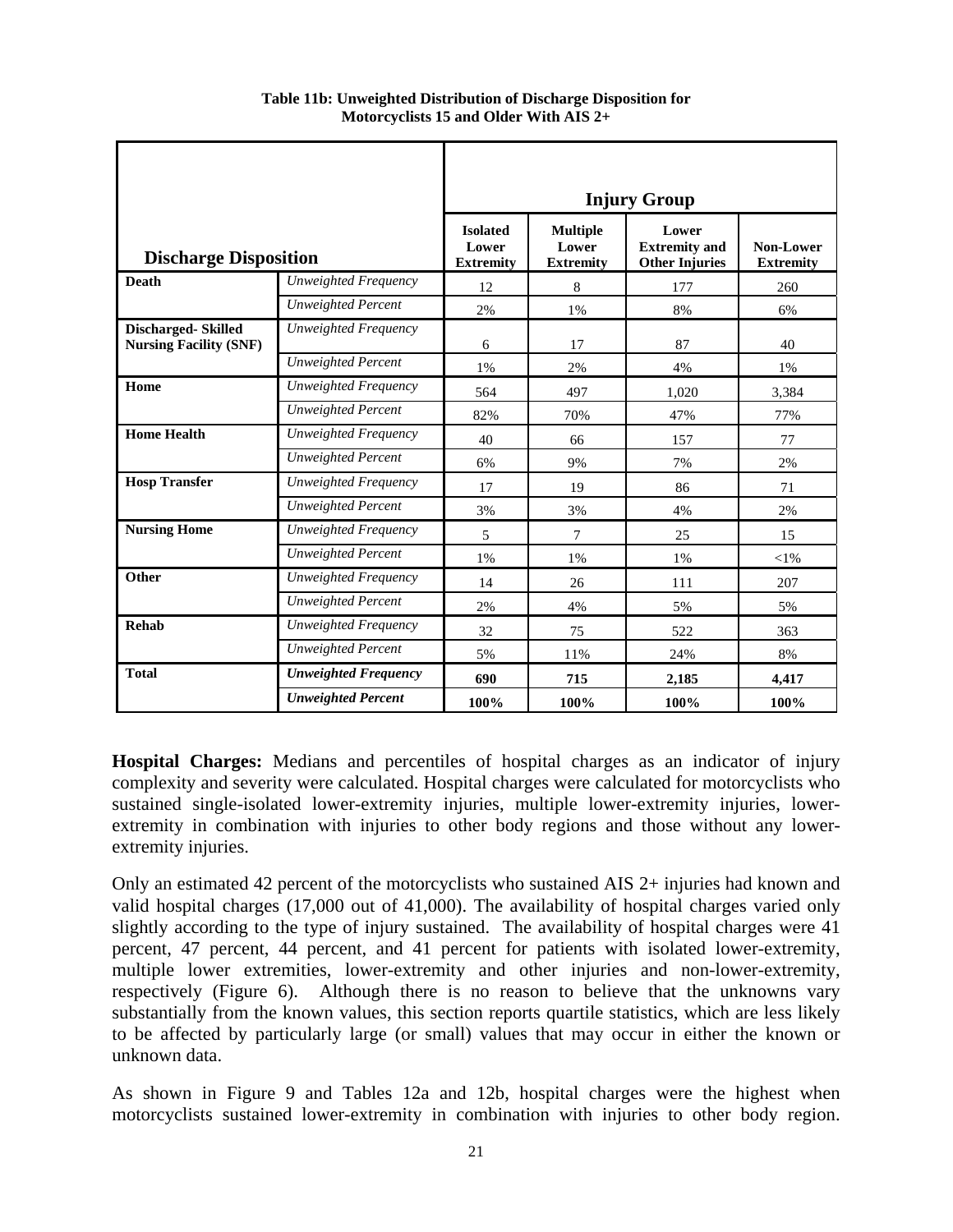<span id="page-22-0"></span>Twenty-five percent of motorcyclists who sustained lower-extremity in addition to other injuries had hospital charges of an estimated \$109,000 or more. The estimated median hospital charges for motorcyclists who sustained lower-extremity in addition to other injuries are approximately \$56,000. Motorcycle riders who sustained multiple lower-extremity injuries had the second highest hospital charges at an estimated median of approximately \$38,000 and 25 percent of the group with hospital charges of \$63,000 or more.



#### **Table 12a: Estimated Hospital Charges for Different AIS 2+ Injuries Sustained by Motorcyclists NTDB-NSP 2003-2005**

| <b>Injury Group</b>                | <b>Frequency</b> | $25^{\text{th}}$<br><b>Percentile</b> | <b>50th Percentile</b><br>(Median) | 75 <sub>th</sub><br>Percentile |
|------------------------------------|------------------|---------------------------------------|------------------------------------|--------------------------------|
| Isolated Lower-Extremity           | 1.599            | \$8,363                               | \$20,745                           | \$34,483                       |
| Multiple Lower-Extremity           | 1,808            | \$23,347                              | \$38,608                           | \$62,953                       |
| Lower-Extremity and Other Injuries | 5,065            | \$29,681                              | \$56,288                           | \$109,061                      |
| Non-Lower-Extremity                | 9.009            | \$11,531                              | \$22,246                           | \$45,423                       |
| <b>Total</b>                       | 17.480           | \$14,980                              | \$30,855                           | \$64,078                       |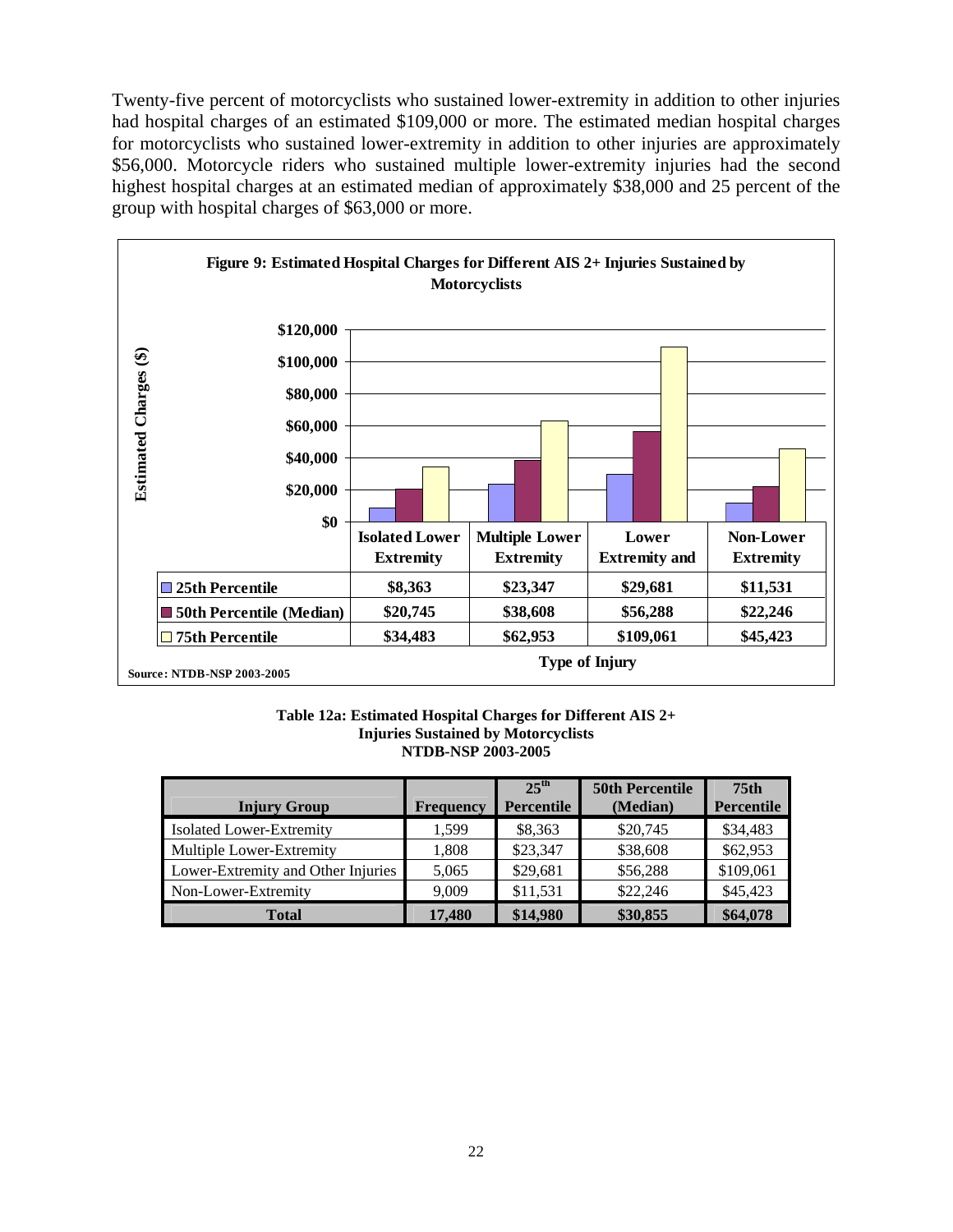| <b>Injury Group</b>                | <b>Frequency</b> | $25^{\text{th}}$<br>Percentile | <b>50th Percentile</b><br>(Median) | 75 <sub>th</sub><br>Percentile |
|------------------------------------|------------------|--------------------------------|------------------------------------|--------------------------------|
| Isolated Lower-Extremity           | 375              | \$11,414                       | \$21,539                           | \$34,534                       |
| Multiple Lower-Extremity           | 425              | \$22,065                       | \$37,957                           | \$64,578                       |
| Lower-Extremity and Other Injuries | 1185             | \$28,831                       | \$55,270                           | \$109,733                      |
| Non-Lower-Extremity                | 2305             | \$12,766                       | \$23,145                           | \$47,299                       |
| <b>Total</b>                       | 4.290            | \$15,684                       | \$30,518                           | \$65,618                       |

#### **Table 12b: Unweighted Hospital Charges for Different AIS 2+ Injuries Sustained by Motorcyclists NTDB-NSP 2003-2005**

## **Payors for Motorcycle Injury Hospitalization**

In NTDB-NSP, an estimated 79 percent (33,000/41,000) of motorcyclists with AIS 2+ injuries had a known payor source (see Figure 6). Commercial health insurance plans including Blue Cross/Blue Shield, Managed Care Organization, and CHAMPUS (The Civilian Health and Medical Program of the Uniformed Services) paid for an estimated 40 percent of the hospital charges. Automobile insurance paid for an estimated 19 percent of the injured motorcyclists. However, an estimated 20 percent did not have any source of health insurance and were coded as self-pay. Medicaid and Medicare combined paid for an estimated 7 percent of the patients included in the analysis (Figure 10 and Table 13).

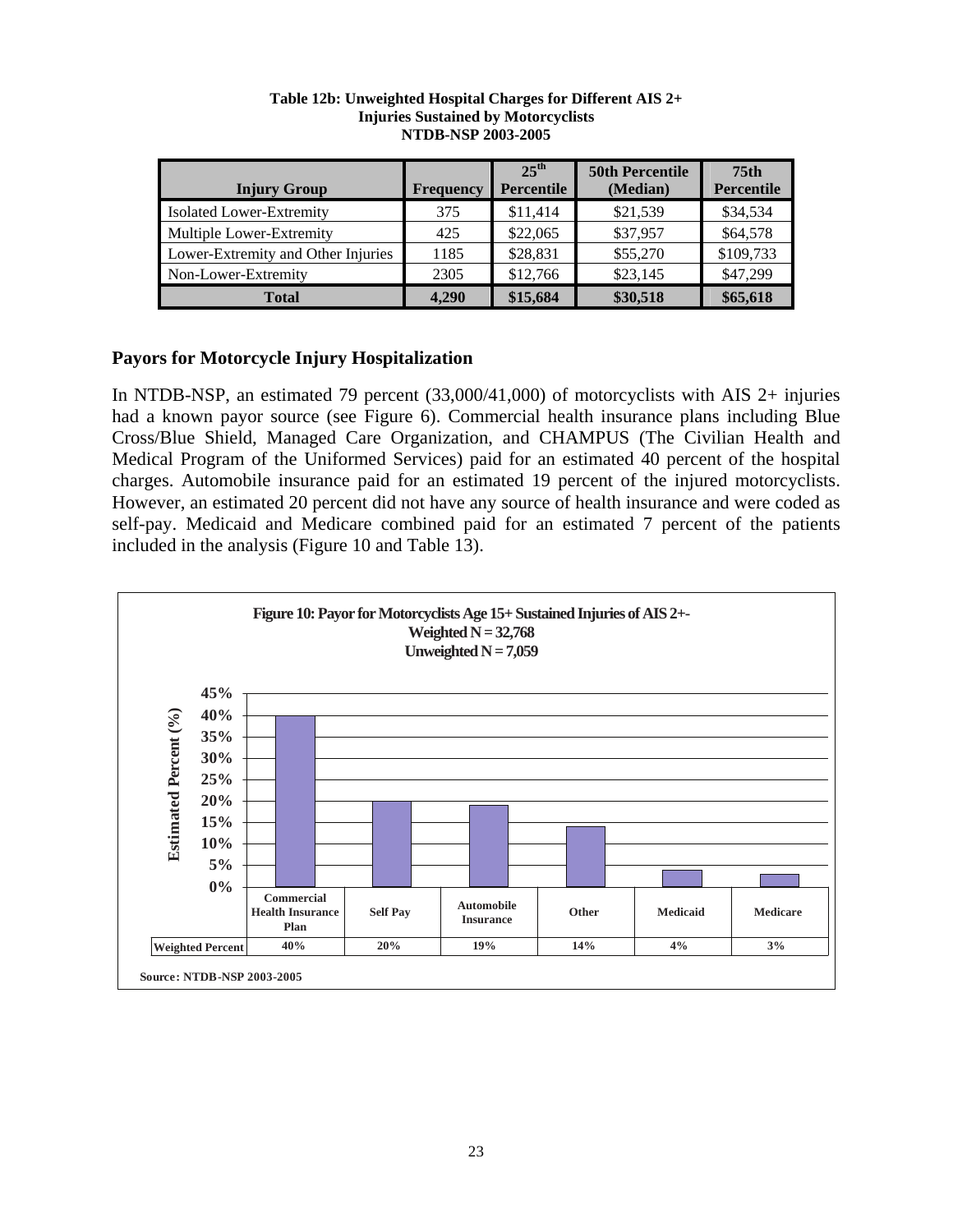<span id="page-24-0"></span>

| <b>Payor</b>                     | Weighted<br><b>Frequency</b> | Weighted<br><b>Percent</b> | Unweighted<br><b>Frequency</b> | Unweighted<br><b>Percent</b> |
|----------------------------------|------------------------------|----------------------------|--------------------------------|------------------------------|
| Commercial Health Insurance Plan | 13,093                       | 40%                        | 2,955                          | 42%                          |
| Self-Pay                         | 6,588                        | 20%                        | 1,379                          | 20%                          |
| Automobile Insurance             | 6,113                        | 19%                        | 1,136                          | 16%                          |
| Other                            | 4,559                        | 14%                        | 1,064                          | 15%                          |
| Medicaid                         | 1,283                        | 4%                         | 304                            | 4%                           |
| Medicare                         | 1,131                        | 3%                         | 221                            | 3%                           |
| <b>Total</b>                     | 32,768                       | 100%                       | 7.059                          | 100%                         |

**Table 13: Payors for Motorcyclists Sustained AIS 2+ Injuries in Traffic Crashes** 

 **Source: NTDB-NSP 2003-2005**

## **CONCLUSION**

The number of registered motorcycles in the United States has increased by 75 percent in 2006 compared to 1997. Following the increase in registered motorcycles, the number of motorcyclists involved in crashes has increased by 62 percent in 2006 compared to 1997. Most of the incapacitating injuries were sustained when the front of the motorcycle was the initial point of impact. However, 30 percent of the incapacitating injuries were in crashes where the motorcycle did not strike another vehicle or a fixed object, such as a crash where the motorcycle falls to the ground. Similarly, fatal injuries most often occurred when the initial point of impact was the front of the motorcycle. These findings aim to guide researchers in exploring new protective countermeasures to prevent these types of serious injuries related to motorcycle crashes. Furthermore, more exploration of the noncollisions may be warranted because these may be the crashes most likely to result in lower-extremity injuries due to the nature of the crash.

Lower extremities are the body region most frequently injured among motorcyclists treated in trauma centers during the 2003-2005 period examined, and it is likely that the estimated 16,000 motorcyclists per year treated in trauma centers for moderate or more severe injuries are similar to the estimated 25,000 motorcyclists with incapacitating injuries from the 2006 NASS/GES. The results of this study suggest that lower-extremity injuries are the most common injuries sustained by motorcyclists in crashes. Within that anatomical region, leg injuries are the most frequent. Pelvic and knee injuries were the second and third most common lower-extremity injuries. Long-bone fractures of the tibia, fibula, and femur were the most common lowerextremity injuries.

The mechanism of different lower-extremity injuries is not well understood. The clinical diagnosis of different lower-extremity injuries in this study aims to provide the biomechanics researchers the basis to identify the mechanism of these injuries and prioritize the need for intervention based on the frequency and severity of injuries. Understanding the type and frequency of different lower-extremity injuries in motorcycle crashes would also provide a foundation for computer simulation and innovations of countermeasures to prevent these types of injuries.

Lower-extremity injuries are nonfatal most of the time, as indicated by the fact that an estimated 98 percent of motorcyclists who sustained single-isolated injuries and an estimated 99 percent who sustained multiple lower-extremity injuries survived their injuries. Lower-extremity injuries often lead to extended and costly medical treatment and permanent disability. In addition, the need for rehabilitation increases from 4 percent for single-isolated lower-extremity injuries to 9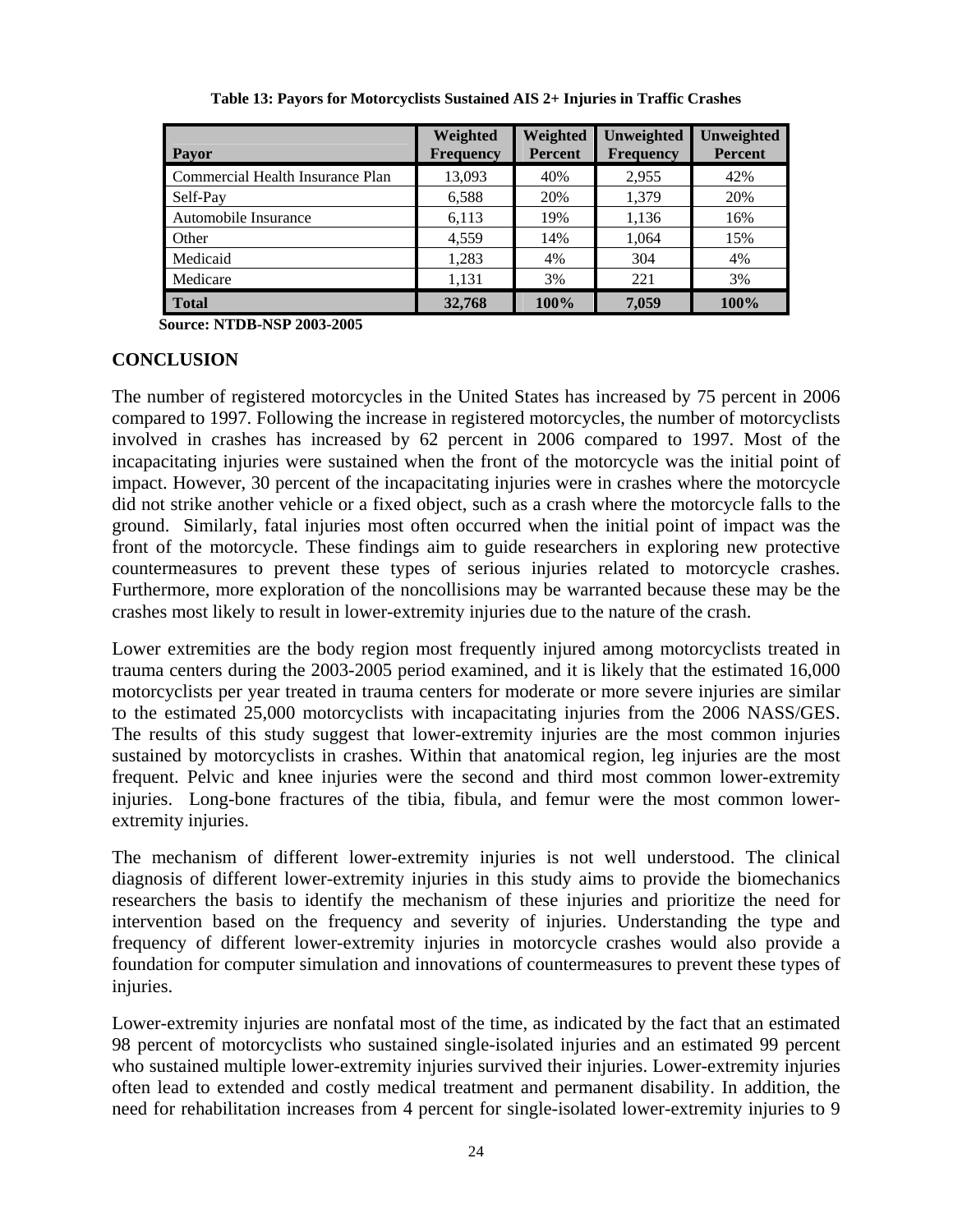<span id="page-25-0"></span>and 23 percent for motorcyclists sustaining multiple lower-extremity injuries and lowerextremity in combination to other injuries, respectively.

Although the immediate acute hospitalization costs of motorcycle crash injuries have been examined, the longer-term costs of injury rehabilitation have not been fully addressed. To compensate for the lack of information on the cost of long treatment and possible disability, more detailed data are needed to estimate the total cost of lower-extremity injuries and calculate the work-days lost due to the short-term and long-term disabilities.

Motorcycle crashes carry a financial burden on motorcyclists, the community, and the treating health care facilities. This study showed that an estimated 20 percent of the motorcyclists treated in trauma centers did not have any source of health insurance and an estimated 7 percent were paid for by the government funded resources such as Medicaid and Medicare programs.

More biomechanical studies are needed to examine the mechanism of different lower-extremity injuries and identify the necessary modifications in motorcycle design and motorcyclists apparel that might prevent lower-extremity injuries in motorcycle crashes.

## **REFERENCES**

- 1. American College of Surgeons Committee on Trauma, National Trauma Data Bank, Annual Report 2007. Chicago, IL: American College of Surgeons. [http://www.facs.org/trauma/nsp/samplecreation.pdf.](http://www.facs.org/trauma/nsp/samplecreation.pdf)
- 2. MacKenzie, E. J., Shapiro, S., & Eastham, J. N. The Abbreviated Injury Scale and Injury Severity Score: Levels of Inter- and Intrarater Reliability; Medical Care, Vol. 23, No. 6 (Jun., 1985), pp. 823-835.
- 3. FHWA, State Motor Vehicle Registrations. Washington, DC: Federal Highway Administration. http://www.fhwa.dot.gov/
- 4. Beck, L.F., Dellinger, A.M., & O'Neil, M. E. Motor Vehicle Crash Injury Rates by Mode of Travel, United States: Using Exposure-Based Methods to Quantify Differences; American Journal of Epidemiology 2007; 0: kwm064v1
- 5. NHTSA. Motorcycle Safety Program. Presentation to the American Association of Motor Vehicle Administrators, Rapid City, SD, August 19-22, 2007. Washington, DC: National Highway Traffic Safety Administration.
- 6. NHTSA. The Fatality Analysis Reporting System (FARS), 2007. The National Center for Statistics and Analysis. Washington, DC: the National Highway Traffic Safety Administration
- 7. NHTSA. National Automotive Sampling System (NASS) General Estimates System (GES) Analytical User's Manual, 2005. The National Center for Statistics and Analysis. Washington, DC: National Highway Traffic Safety Administration.
- 8. NHTSA, Motorcycle Safety. DOT HS 807 709. Revised October, 1999. Washington, DC: National Highway Traffic Safety Administration. Available on the Internet at: http://www.nhtsa.dot.gov/people/injury/pedbimot/motorcycle/motosafety.html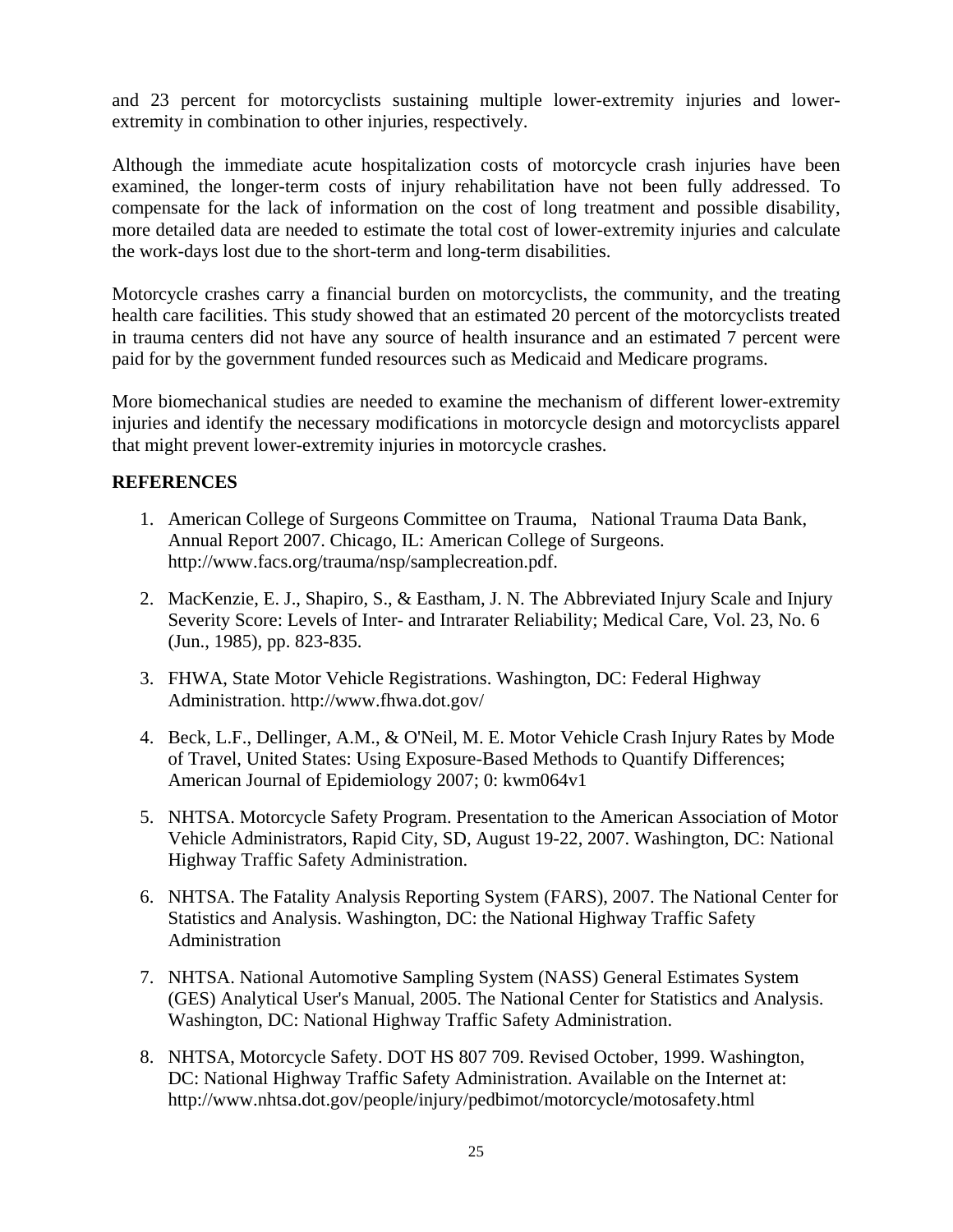9. Centers for Disease Control and Prevention. Strategies to Improve External Cause-of-Injury Coding in State-Based Hospital Discharge and Emergency Department Data Systems; Recommendations of the CDC Workgroup for Improvement of External Causeof-Injury Coding. Morbidity and Mortality Weekly Report, March 28, 2008 / Vol. 57 / No. RR-1.